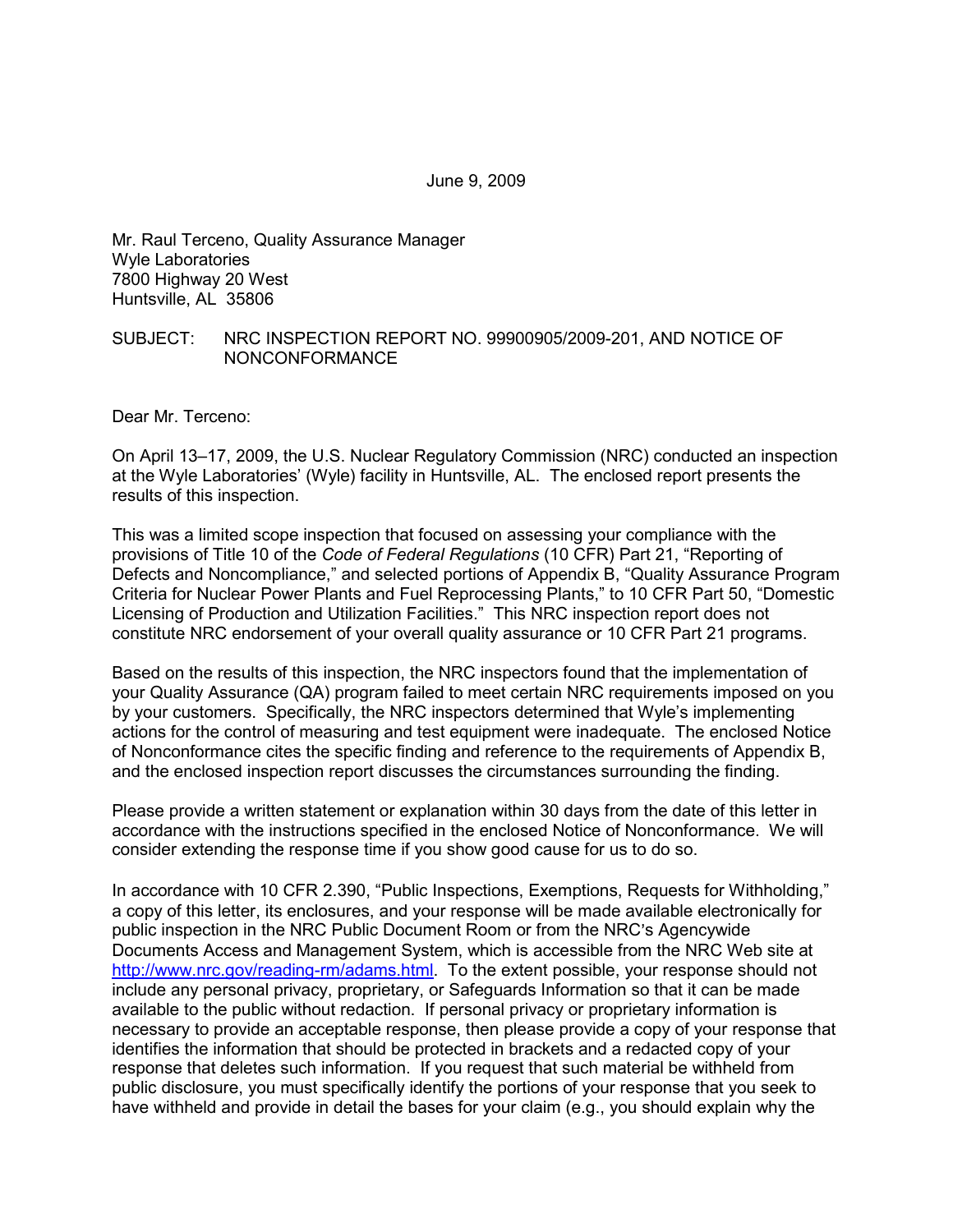disclosure of information will create an unwarranted invasion of personal privacy or provide the information required by 10 CFR 2.390(b) to support a request for withholding confidential commercial or financial information). If Safeguards Information is necessary to provide an acceptable response, please provide the level of protection described in 10 CFR 73.21, "Protection of Safeguards Information: Performance Requirements."

 Sincerely, */RA/* 

> Juan Peralta, Chief Quality and Vendor Branch 1 Division of Construction Inspection & Operational Programs Office of New Reactors

Docket No. 99900905

Enclosures:

- 1. Notice of Nonconformance
- 2. Inspection Report No. 99900905/2009-201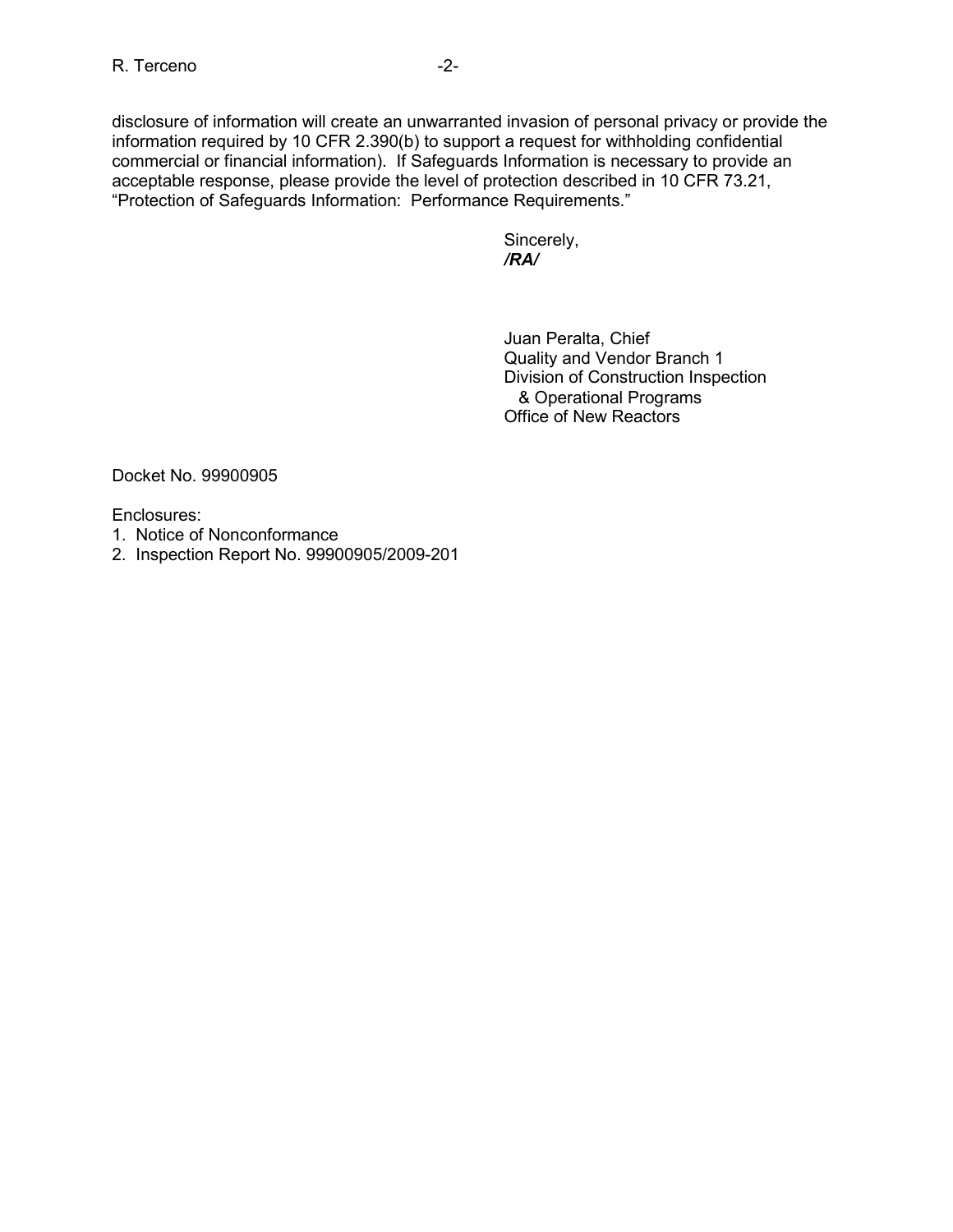disclosure of information will create an unwarranted invasion of personal privacy or provide the information required by 10 CFR 2.390(b) to support a request for withholding confidential commercial or financial information). If Safeguards Information is necessary to provide an acceptable response, please provide the level of protection described in 10 CFR 73.21, "Protection of Safeguards Information: Performance Requirements."

 Sincerely, */RA/* 

> Juan Peralta, Chief Quality and Vendor Branch 1 Division of Construction Inspection & Operational Programs Office of New Reactors

Docket No. 99900905

Enclosures:

- 1. Notice of Nonconformance
- 2. Inspection Report No. 99900905/2009-201

| <b>DISTRIBUTION:</b>  |
|-----------------------|
| RidsNroDcipCQVP       |
| raul.terceno@wyle.com |

RidsNroDcipCQVB RidsNroDcip

#### ADAMS Accession No.: **ML091420522**

| <b>OFFICE</b> | NRO/DCIP/CQVP    | NRO/DCIP/CQVP | NRO/DE/CIB2       | R II/CIB3         |
|---------------|------------------|---------------|-------------------|-------------------|
| <b>NAME</b>   | RPatel           | <b>KHeck</b>  | <b>TSteingass</b> | <b>JBartleman</b> |
| <b>DATE</b>   | 5/26/2009        | 5/26/2009     | 5/20/2009         | 5/26/2009         |
| <b>OFFICE</b> | NRO/DCIP/CQVP    | NRO/DCIP/CAET | NRO/DCIP/CQVP/BC  |                   |
| <b>NAME</b>   | <b>GGalletti</b> | RPascarelli   | <b>JPeralta</b>   |                   |
| <b>DATE</b>   | 6/03/2009        | 5/28/2009     | 6/9/2009          |                   |

# **OFFICIAL RECORD COPY**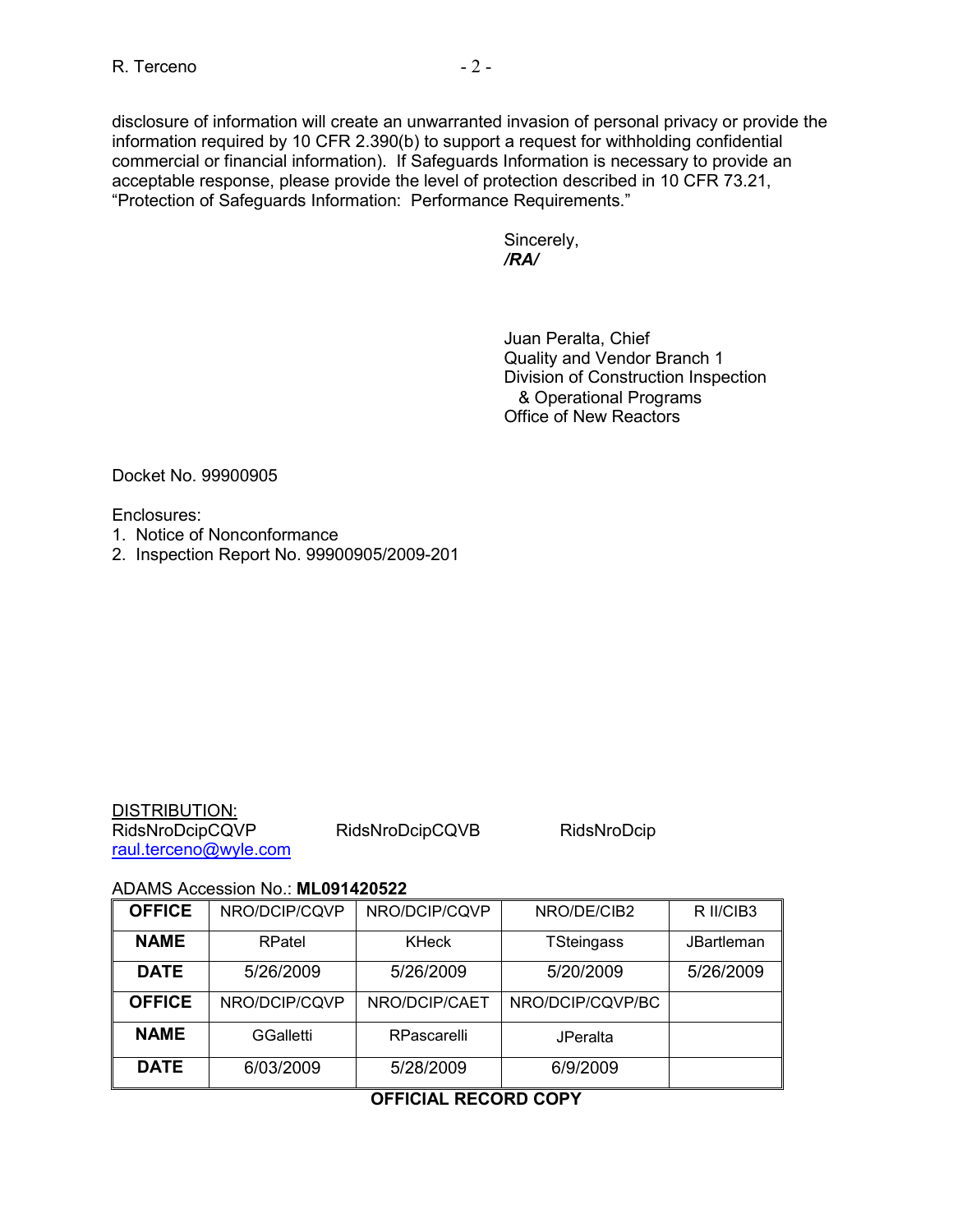# **NOTICE OF NONCONFORMANCE**

Wyle Laboratories **Docket No. 99900905** Huntsville, AL 35806

7800 Highway 20 West Inspection Report No. 2009-201

Based on the results of a U.S. Nuclear Regulatory Commission (NRC) inspection conducted at the Wyle Laboratories' (Wyle) Huntsville, AL, facility on April 13–17, 2009, the NRC inspectors found that certain activities were not conducted in accordance with the following NRC requirements which were contractually imposed on Wyle by NRC licensees.

Criterion XII, "Control of Measuring and Test Equipment," of Appendix B, "Quality Assurance Criteria for Nuclear Power Plants and Fuel Reprocessing Plants," to Title 10 of the *Code of Federal Regulations* (10 CFR) Part 50, "Domestic Licensing of Production and Utilization Facilities," states, in part, that measures shall be established to ensure that tools, gauges, instruments, and other measuring and testing devices used in activities affecting quality are properly controlled, calibrated, and adjusted at specified periods to maintain accuracy within necessary limits.

Section 12 of the Wyle Quality Assurance Program Manual, "Control of Measuring and Test Equipment," Revision 2, dated August 1, 2001, states, in part, that, when inspection, measuring, and test equipment is found to be out of tolerance, an evaluation shall be made and documented regarding the validity of previous inspection or test results and the acceptability of items previously inspected or tested.

Quality Directive XII-1, "Control of Measuring and Test Equipment," Revision 0, dated April 18, 2008, states, in part, that an out-of-tolerance piece of measuring and test equipment must be documented on a Notification of Out-of-Tolerance Record (Wyle Form WH-1140), and a job tracking history record (listing jobs on which the out-oftolerance measuring and test equipment was used) must be developed. The assigned project engineer must locate and review all tests for which the out-of-tolerance instrumentation was used and determine whether the test data were affected.

Contrary to the above, as of April 17, 2009, Wyle failed to implement its procedures to control measuring and test equipment as required. Specifically, the NRC inspectors noted the following:

Wyle's records for out-of-tolerance instrumentation provided no objective evidence that the company had performed the required evaluations for all tests in which the out-of-tolerance instrumentation was used. Furthermore, the NRC inspectors noted in the Notification of Out-of-Tolerance Record Control No. 16-008, dated August 6, 2008, that the evaluation of out-of-tolerance instrumentation had been performed by a calibration laboratory supervisor, and not by the project engineer as required by Quality Directive XII-1.

These issues are identified as nonconformance 99900905/2009-201-01.

Please provide a written statement or explanation to the U.S. Nuclear Regulatory Commission,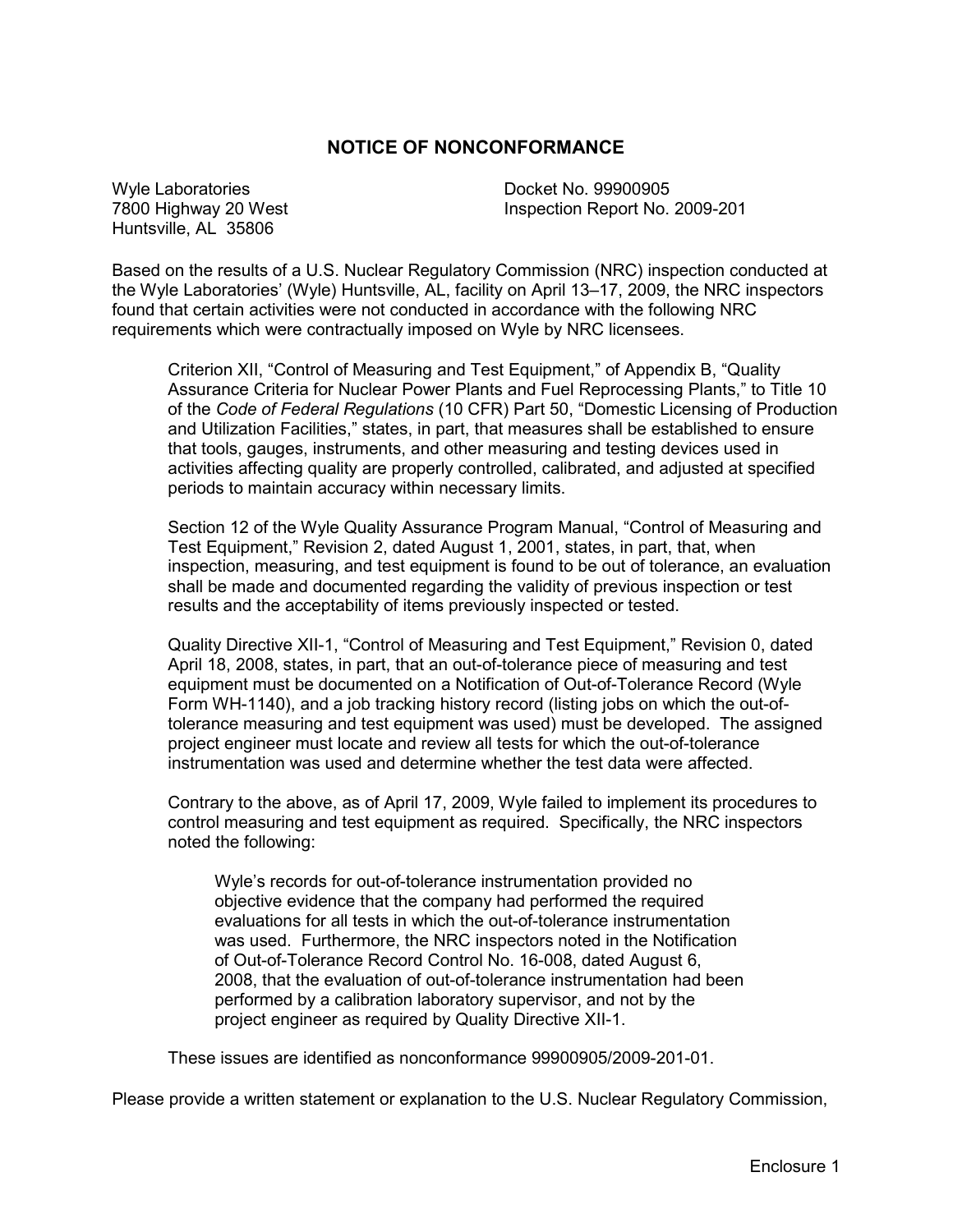ATTN: Document Control Desk, Washington, DC 20555-0001, with a copy to the Chief, Quality and Vendor Branch 1, Division of Construction Inspection and Operational Programs, Office of New Reactors, within 30 days of the date of the letter transmitting this Notice of Nonconformance. This reply should be clearly marked as a "Reply to a Notice of Nonconformance" and should include (1) the reason for the noncompliance, or if contested, the basis for disputing the noncompliance; (2) the corrective steps that have been taken and the results achieved; (3) the corrective steps that will be taken to avoid noncompliances; and (4) the date when your corrective action will be completed. Where good cause is shown, the NRC will consider extending the response time.

Because your response will be made available electronically for public inspection in the NRC Public Document Room or from the NRC Agencywide Documents Access and Management System, which is accessible from the NRC Web site at http://www.nrc.gov/readingrm/adams.html, to the extent possible, it should not include any personal privacy, proprietary, or Safeguards Information so that it can be made available to the public without redaction. If personal privacy or proprietary information is necessary to provide an acceptable response, then please provide a bracketed copy of your response that identifies the information that should be protected and a redacted copy of your response that deletes such information. If you request that such material be withheld, you must specifically identify the portions of your response that you seek to have withheld and provide in detail the bases for your claim of withholding (e.g., you should explain why the disclosure of information will create an unwarranted invasion of personal privacy or provide the information required by 10 CFR 2.390(b) to support a request for withholding confidential commercial or financial information). If Safeguards Information is necessary to provide an acceptable response, please provide the level of protection described in 10 CFR 73.21, "Protection of Safeguards Information: Performance Requirements."

Dated this 9th day of June 2009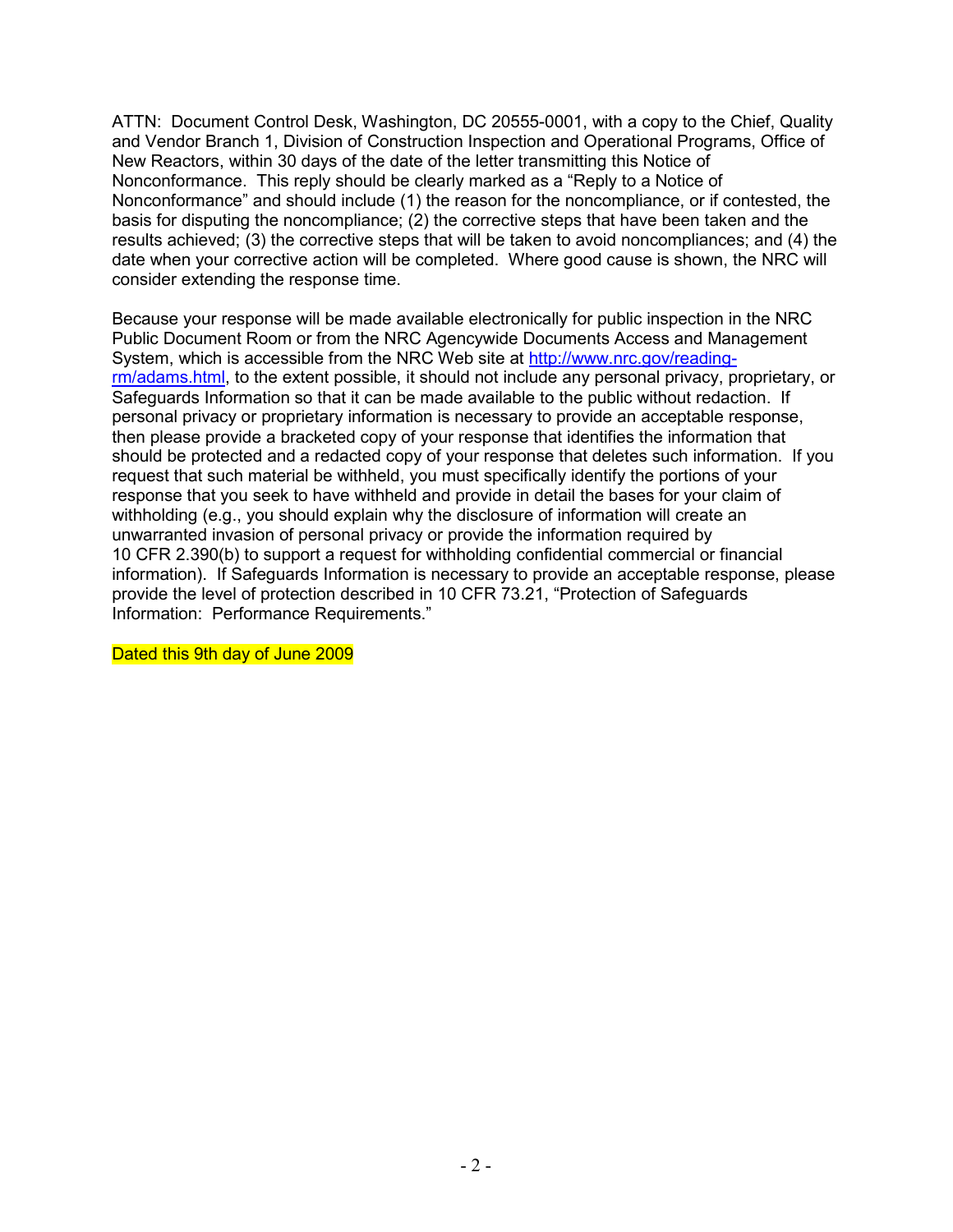#### **U.S. NUCLEAR REGULATORY COMMISSION OFFICE OF NEW REACTORS DIVISION OF CONSTRUCTION INSPECTION AND OPERATIONAL PROGRAMS VENDOR INSPECTION REPORT**

| Docket No.:              | 99900905                                                                                                                                             |                                                                                                                                                                                                           |
|--------------------------|------------------------------------------------------------------------------------------------------------------------------------------------------|-----------------------------------------------------------------------------------------------------------------------------------------------------------------------------------------------------------|
| Report No.:              | 99900905/2009-201                                                                                                                                    |                                                                                                                                                                                                           |
| Vendor:                  | <b>Wyle Laboratories</b><br>7800 Highway 20 West<br>Huntsville, AL 35806                                                                             |                                                                                                                                                                                                           |
| <b>Vendor Contact:</b>   | Mr. Raul Terceno<br><b>Quality Assurance Manager</b><br>(256)-837-4411, ext. 4483<br>E-mail: raul.terceno@wylelabs.com                               |                                                                                                                                                                                                           |
| Nuclear Industry:        | equipment manufacturers throughout the world.                                                                                                        | Wyle Laboratories (Wyle) is a supplier of safety-related testing<br>services; safety-related equipment; engineering; and research and<br>consulting services to utilities, the U.S. Navy, and power plant |
| <b>Inspection Dates:</b> | April 13-17, 2009                                                                                                                                    |                                                                                                                                                                                                           |
| Inspectors:              | <b>Greg Galletti</b><br>Kenneth Heck<br>Neil Day<br>Raju Patel<br>John Bartleman<br><b>Tim Steingass</b>                                             | NRO/DCIP/CQVP, Lead Inspector<br>NRO/DCIP/CQVP<br>NRO/DCIP/CQVP<br>NRO/DCIP/CQVP<br>Region II/CIB3<br>NRO/DE/CIB2                                                                                         |
| Approved by:             | Juan Peralta, Chief<br>Quality and Vendor Branch 1<br>Division of Construction Inspection<br>& Operational Programs<br><b>Office of New Reactors</b> |                                                                                                                                                                                                           |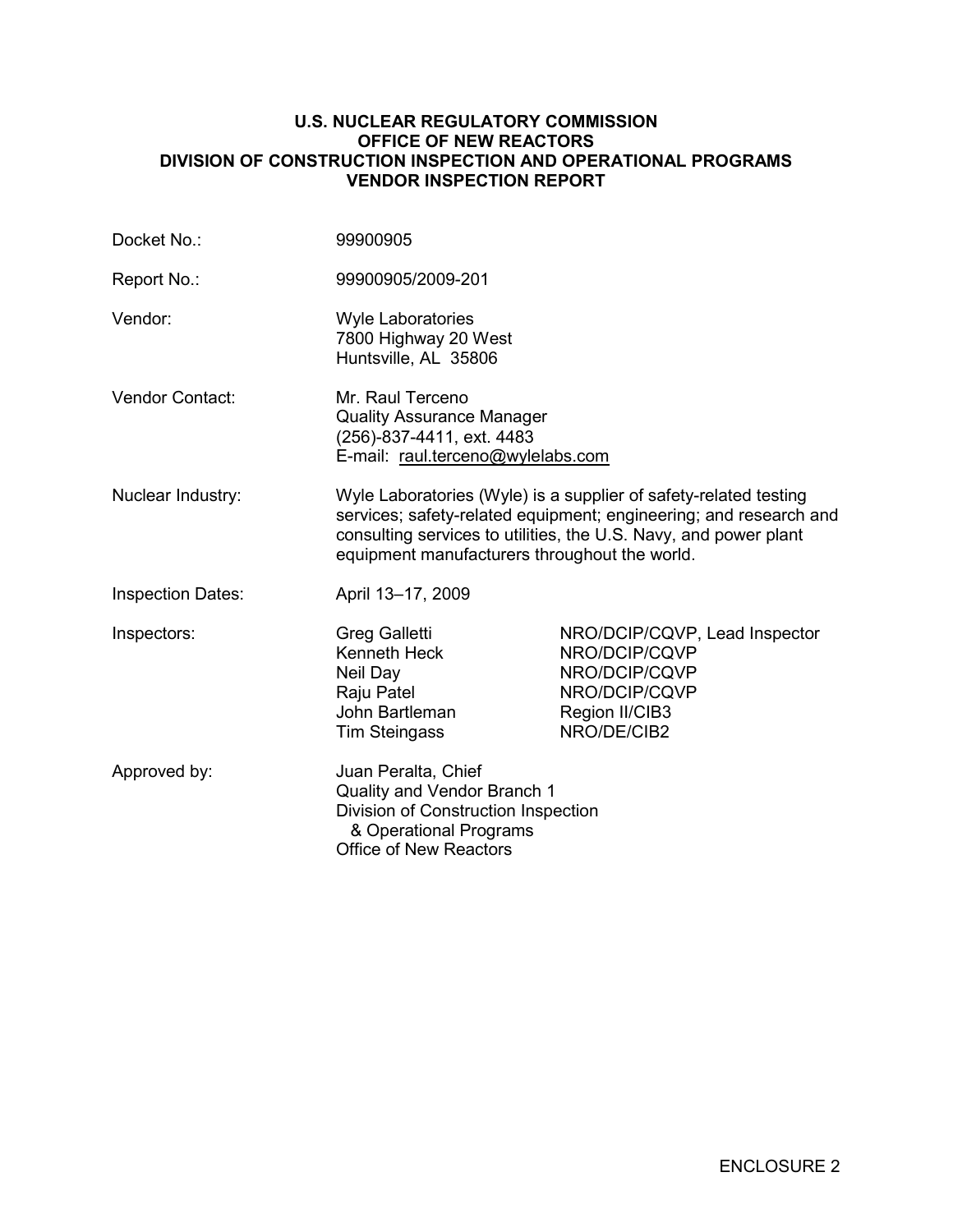# **EXECUTIVE SUMMARY**

#### Wyle Laboratories 99900905/2009-201

The purpose of this inspection was to verify that Wyle Laboratories (Wyle) implemented an adequate quality assurance (QA) program that complied with the requirements of Appendix B, "Quality Assurance Criteria for Nuclear Power Plants and Fuel Reprocessing Plants," to Title 10 of the *Code of Federal Regulations* (10 CFR) Part 50, "Domestic Licensing of Production and Utilization Facilities." The inspection also verified that Wyle implemented a program under 10 CFR Part 21, "Reporting of Defects and Noncompliance" (hereafter referred to as the Part 21 program), that met the regulatory requirements of the U.S. Nuclear Regulatory Commission (NRC). The inspection was conducted at Wyle's Eastern Operations facility in Huntsville, AL.

The bases for the NRC inspection included the following:

- 10 CFR Part 21
- Appendix B to 10 CFR Part 50

The NRC inspectors implemented Inspection Procedure 43002, "Routine Inspections of Nuclear Vendors," and Inspection Procedure 36100, "Inspection of 10 CFR Part 21 and 50.55(e) Programs for Reporting Defects and Noncompliance," during the conduct of this inspection.

The last NRC inspection performed at Wyle's facility in Huntsville, AL was documented in NRC Inspection Report 99900902/95-02, dated February 6, 1995. The report did not document any findings.

With the exception of the area described below, the NRC inspectors concluded that Wyle's QA policies and procedures comply with the applicable requirements of 10 CFR Part 21 and Appendix B to 10 CFR Part 50 and that Wyle personnel are implementing these policies and procedures effectively.

#### Control of Measuring and Test Equipment

The NRC inspectors issued Nonconformance 99900905/2009-201-01 for Wyle's failure to implement its procedures for controlling measuring and test equipment, as required by the vendor's Quality Assurance Program Manual and associated implementing procedures.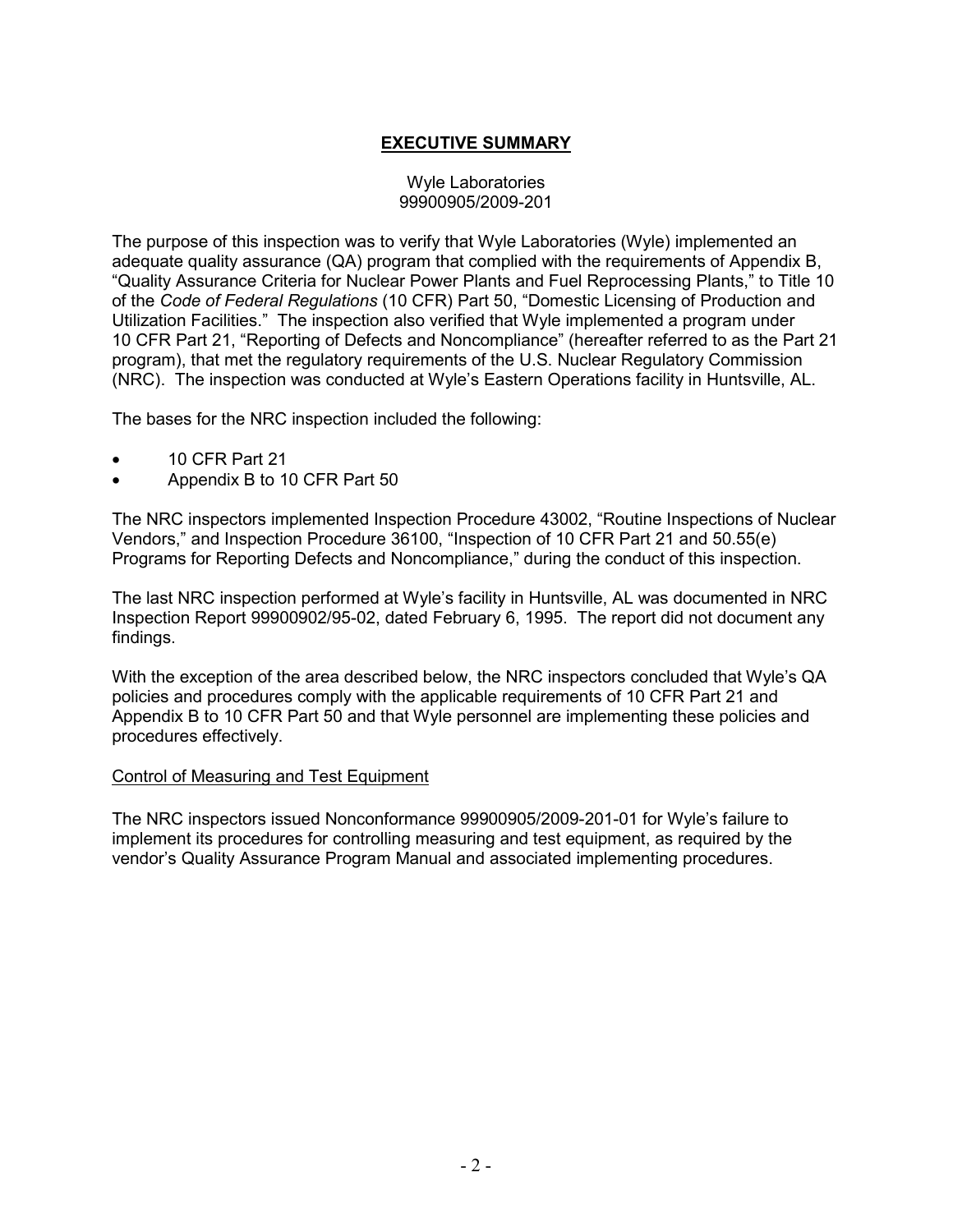# **REPORT DETAILS**

### 1. 10 CFR Part 21 Program

#### a. Inspection Scope

The NRC inspectors reviewed the policies and implementing procedures of Wyle Laboratories (Wyle) that govern the program to verify compliance with the requirements 10 CFR Part 21. In addition, the NRC inspectors evaluated a sample of Wyle's purchase orders (POs) for compliance with the requirements of 10 CFR 21.31, "Procurement Documents," and verified the vendor's implementation of the posting requirements in accordance with 10 CFR 21.6, "Posting Requirements." Specifically, the NRC inspectors reviewed the following Wyle policies and procedures:

- Quality Assurance Program Manual (QAPM), Section 4.5, "10 CFR Part 21—Reporting Defects," Revision 2, dated August 1, 2001
- QAPM, Section 19, "Reporting of Defects and Noncompliance in Accordance with Title 10, Code of Federal Regulations, Part 21," Revision 3, dated March 30, 2009
- Quality Directive (QD) XIX-1, "Reporting of Defects and Noncompliance Per 10 CFR Part 21," Revision E, dated March 3, 2009
- QD XVI-1, "Corrective Action Program," Revision F, dated March 31, 2009
- QD XV-2, "Notice of Anomaly," Revision G, dated March 31, 2009
- b. Observations and Findings

#### b.1. Postings

The NRC inspectors evaluated Wyle's compliance with the posting requirements of 10 CFR 21.6. The NRC inspectors found that Wyle posted Section 206 of the Energy Reorganization Act of 1974 and a notice describing the regulations and procedures, the location where the regulations and procedures could be examined, and instructions regarding to whom reports of a failure to comply or a defect should be directed. The NRC inspectors verified that these postings were consistent with the requirements defined in Section 19.3, "Posting," of the QAPM. However, the NRC inspectors noted that QD XIX-1, Revision E, states, in part, that Section 206 of the Energy Reorganization Act, 10 CFR Part 21, and the latest revision of QD XIX-1 shall be posted, which differs from the QAPM requirements and observed facility practice. The NRC inspectors discussed the issue with the Wyle quality assurance (QA) manager, who initiated a revision to the QD posting description to be consistent with the QAPM requirements and current site practice.

# b.2. 10 CFR Part 21 Procedure

QD XIX-1 establishes the process and responsibilities for identifying, controlling, documenting, and resolving conditions for reporting defects and noncompliances discovered at Wyle or in products returned by customers. The procedure describes the specific actions taken if the noncompliance is discovered during testing of specimens provided by the customer as well as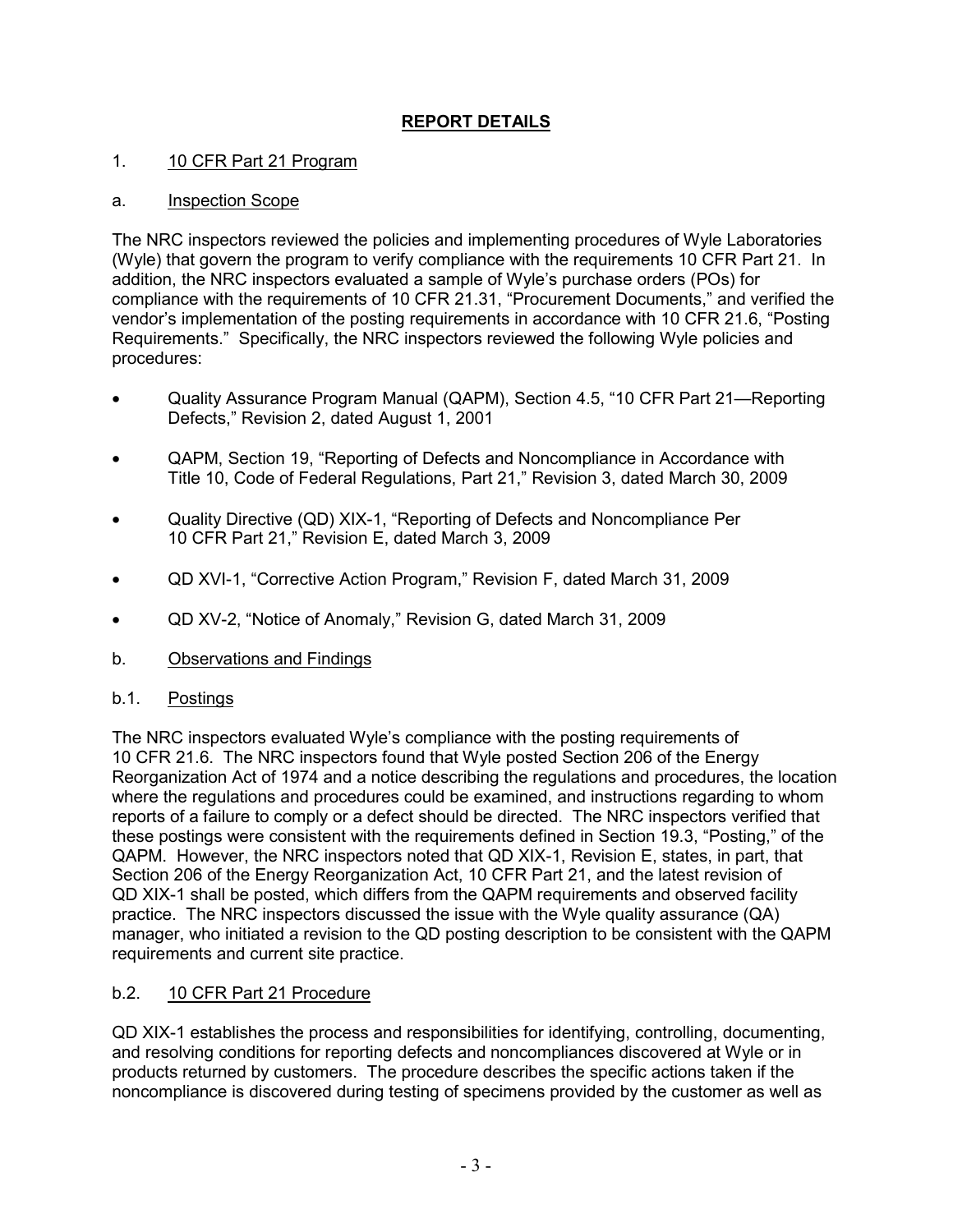for any noncompliance discovered during the implementation of the Wyle TPQ (Dedication) process.

The NRC inspectors also evaluated the interface between the Wyle corrective action and nonconformance processes and the Part 21 program process. Section 5.2 of QD XVI-1 states that corrective action reports (CARs) (Wyle Form WH-1370) should be forwarded to the Part 21 program coordinator if the initiator believes a condition may exist in which a deviation or failure to comply could lead to a potential safety hazard. Attachment 7.1, "Detailed Instructions," also provides guidance concerning the applicability of a condition adverse to quality, including specific actions for the QA manager to use in screening all CARs for 10 CFR Part 21 applicability.

Similarly, Section 1.0 of QD XV-2 provides additional guidance for evaluating the nonconformance or defect for possible action under 10 CFR Part 21. Attachment 7.2, "Notice of Anomaly" (Wyle Form WH-1066), to QD XV-2 includes provisions for the nonconformance originator to identify the activity or component associated with the nonconformance as safety related and the Part 21 program coordinator to evaluate the nonconformance for potential 10 CFR Part 21 applicability.

The NRC inspectors discussed Wyle's Part 21 program with the Wyle QA manager, Part 21 program coordinator, and staff personnel. The NRC inspectors determined that QD XVI-1 and QD XV-2 contain adequate procedural guidance to initiate Wyle's 10 CFR Part 21 process when a CAR or nonconformance evaluation indicates that a reportable defect might exist. The NRC inspectors also determined that Wyle's staff was knowledgeable about conditions that would warrant a 10 CFR Part 21 evaluation.

# b.3. 10 CFR Part 21 Implementation

The NRC inspectors reviewed a sample of Wyle Part 21 program reports. The inspectors verified the timeliness of review, thoroughness and adequacy of the evaluations, appropriate management and technical staff involvement, and final disposition, including a review of information provided in the reports in accordance with 10 CFR 21.21(d)(4). The sample of reports reviewed included the following:

- Wyle Letter, Reference No. EWS-GT21-020, Irradiation Performed with the Cobalt-60 Sources in GT Hot Cell, dated May 22, 2002
- Potential Part 21 on Bussmann KWN-R Fuses, dated September 27, 2005
- Potential Degradation of Hydraulic Snubber Fluid, dated January 3, 2007
- Siemens 1200A Circuit Breakers, dated April 21, 1998

The NRC inspectors also reviewed a sample of evaluations performed on issues identified through the CAR and nonconformance processes and confirmed adequate disposition of issues associated with these evaluations, including timely notification of customers when Wyle was not capable of performing the evaluation. The NRC inspectors did not identify any issues associated with the development and conduct of Part 21 program reports or evaluations.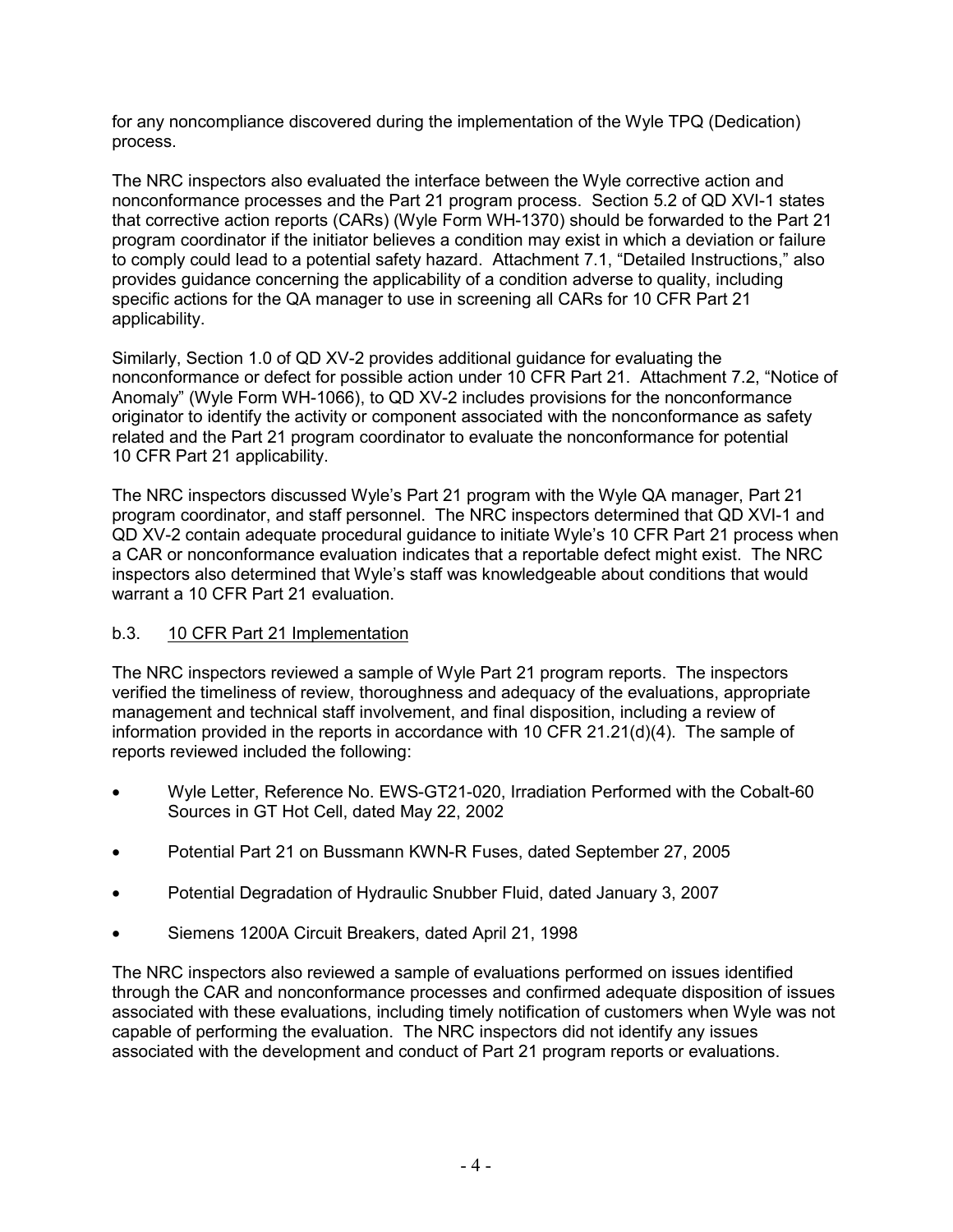### b.4. Purchase Orders

Section 4.5 of Wyle's QAPM requires POs to include the 10 CFR Part 21 requirements, as appropriate. Wyle imposes the provisions of 10 CFR Part 21 on its qualified suppliers, requiring them to have programs meeting the requirements of Appendix B to 10 CFR Part 50. All reviewed POs contained the 10 CFR Part 21 provisions.

The NRC inspectors reviewed several Wyle and Wyle supplier POs and verified that Wyle had implemented a program consistent with the requirements described in 10 CFR 21.31 for specifying the applicability of 10 CFR Part 21 in its POs.

#### c. Conclusions

The NRC inspectors concluded that Wyle's Part 21 program requirements were consistent with the regulatory requirements of 10 CFR Part 21 and were being effectively implemented.

2. Procurement Document Control

### a. Inspection Scope

The NRC inspection team reviewed Wyle's QA program commitments and controls for procurement of material, equipment, and services from its suppliers to verify compliance with Criterion IV, "Procurement Document Control," of Appendix B to 10 CFR Part 50. The scope of the inspection evaluated the effectiveness of quality and administrative controls for contracts from 2007 through 2008 with respect to the imposition of adequate technical, regulatory, and reporting requirements. The NRC inspection team reviewed selected project files and discussed related documents and activities with responsible Wyle personnel.

Within the scope of this inspection, the NRC inspection team reviewed the following Wyle policies, procedures, and contracts:

- QAPM, Section 4, "Procurement Document Control," Revision 2, dated August 1, 2001
- QD IV-1, "Procurement of Safety-Related and Commercial Grade Materials, Services and Instrumentation," Revision F, dated March 31, 2009
- Internal Operating Procedure for the Contracts Department, Revision I, issued December 2007
- Internal Operating Procedure for Purchasing and Subcontracting, Revision 5, issued May 2007
- Job T54176, PO 0297363, "Crystal River/Cyclone Separator Qualification Testing," dated March 15, 2007
- Job T55453, PO 71729, "Flow Serve/Target Rock Valve Test," dated February 12, 2008
- Job T55792, PO 0379420, "Progress Energy/Third Part Qualification," Circuit Breakers, dated November 10, 2008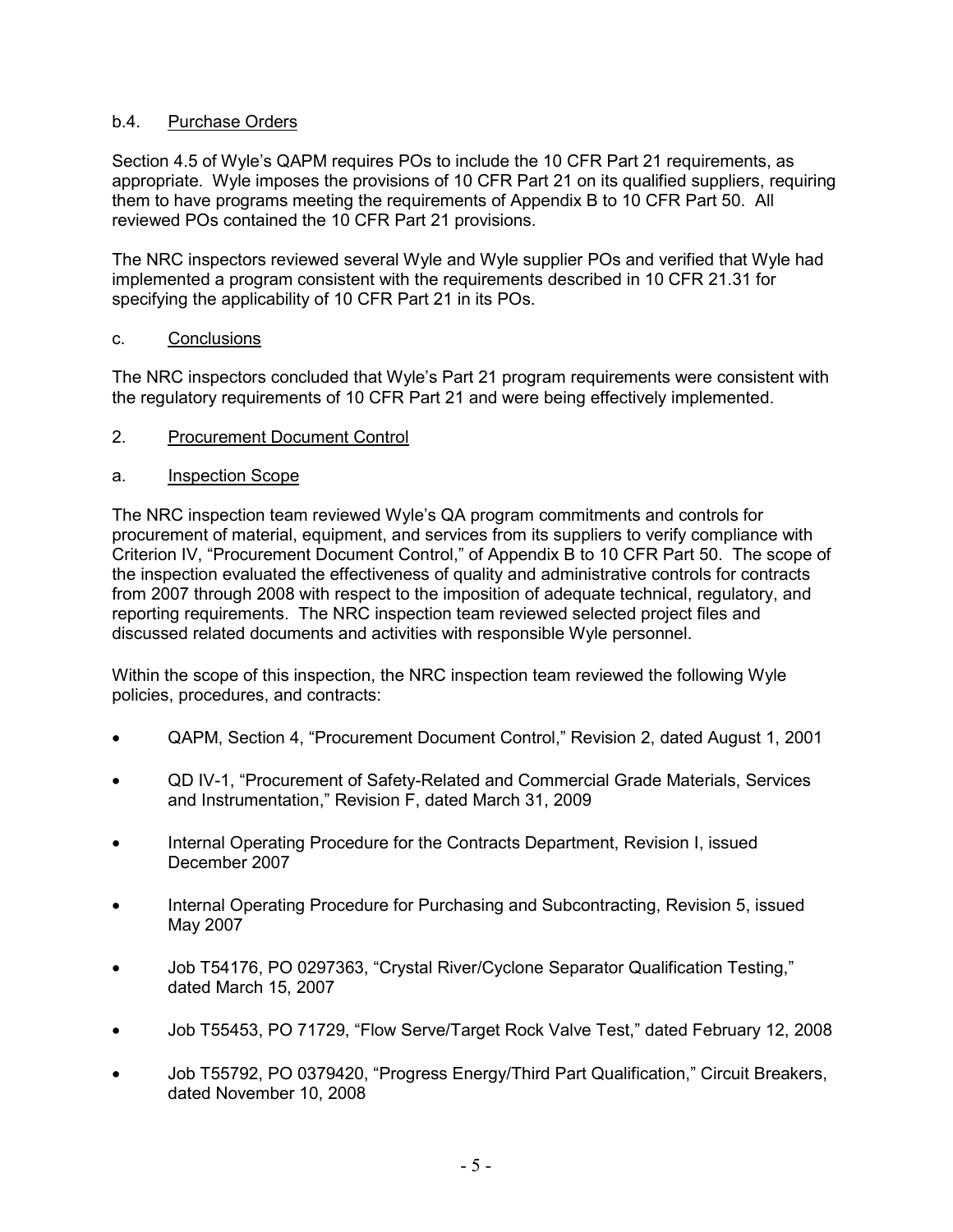- Job T55942, PO 255234, "SPX Flow Control/Squib Valve Functional Testing," dated July 18, 2008
- b. Observations and Findings

### b.1. Policies and Procedures Governing the Procurement Process

Section 4 of the Wyle QAPM establishes requirements and assigns responsibilities for the control of procurement documents, including purchase authorizations and POs for nuclear safety-related items, materials, and services; instrumentation; and calibration. Procurement documents specify supplier quality requirements and the elements of the QA program applicable to the items procured. Procurement documents identify basic technical requirements, such as drawings, specifications, and codes and industrial standards. Contract provisions include documentation requirements, review of procurement documents and changes thereto, and access to supplier facilities for the purpose of inspection, surveillance, or audit. Contract provisions also include the extension of contract requirements to lower tier suppliers, right of access to subcontractor facilities, and imposition of 10 CFR Part 21 reporting requirements.

QD IV-1 supplements the requirements of the Wyle QAPM by providing specific guidance for the preparation, review, and approval of procurement documents and revisions thereof. The Wyle purchasing department maintains the original procurement documentation and a copy of completed QA procurement reviews, as required by Wyle Form WH-1220.

The Wyle internal procedure for purchasing and subcontracting provides specific guidance for initiating, implementing, and completing business transactions with suppliers to acquire goods and services in support of Wyle operations. Purchasing agents are directly responsible for processing purchase authorizations, soliciting quotations, preparing orders, and ensuring that specified supplies and services are obtained. The purchasing department works with the operations and administrative departments to fully define requirements, maintains a database of approved suppliers, and ensures that materials and services ordered meet Wyle quality standards. The purchasing department also works with the shipping and receiving department regarding deliveries and actions taken on nonconforming items.

The NRC inspection team determined that the Wyle QAPM and supplemental directives adequately describe how the company's QA program satisfies the requirements of Criterion IV of Appendix B to 10 CFR Part 50, and that associated procedures adequately implement the procurement process.

#### b.2. Review of Procurement Documents

The NRC inspection focused on two principal areas of services that Wyle provides to the nuclear industry: (1) nuclear valve testing and engineering and (2) commercial-grade dedication. Valve services include retrofit evaluation, obsolete parts replication and qualification, and refurbishment of valves received for recertification. Commercial-grade dedication involves dedication of retrofit equipment and replacement parts no longer available as nuclear grade from the original sources.

Procurement of safety-related items and services by Wyle is generally associated with projects performed under contract. For valve services, original equipment manufacturers (e.g., Dresser, Target Rock) maintain a staff on site and provide expert services for valve part replacement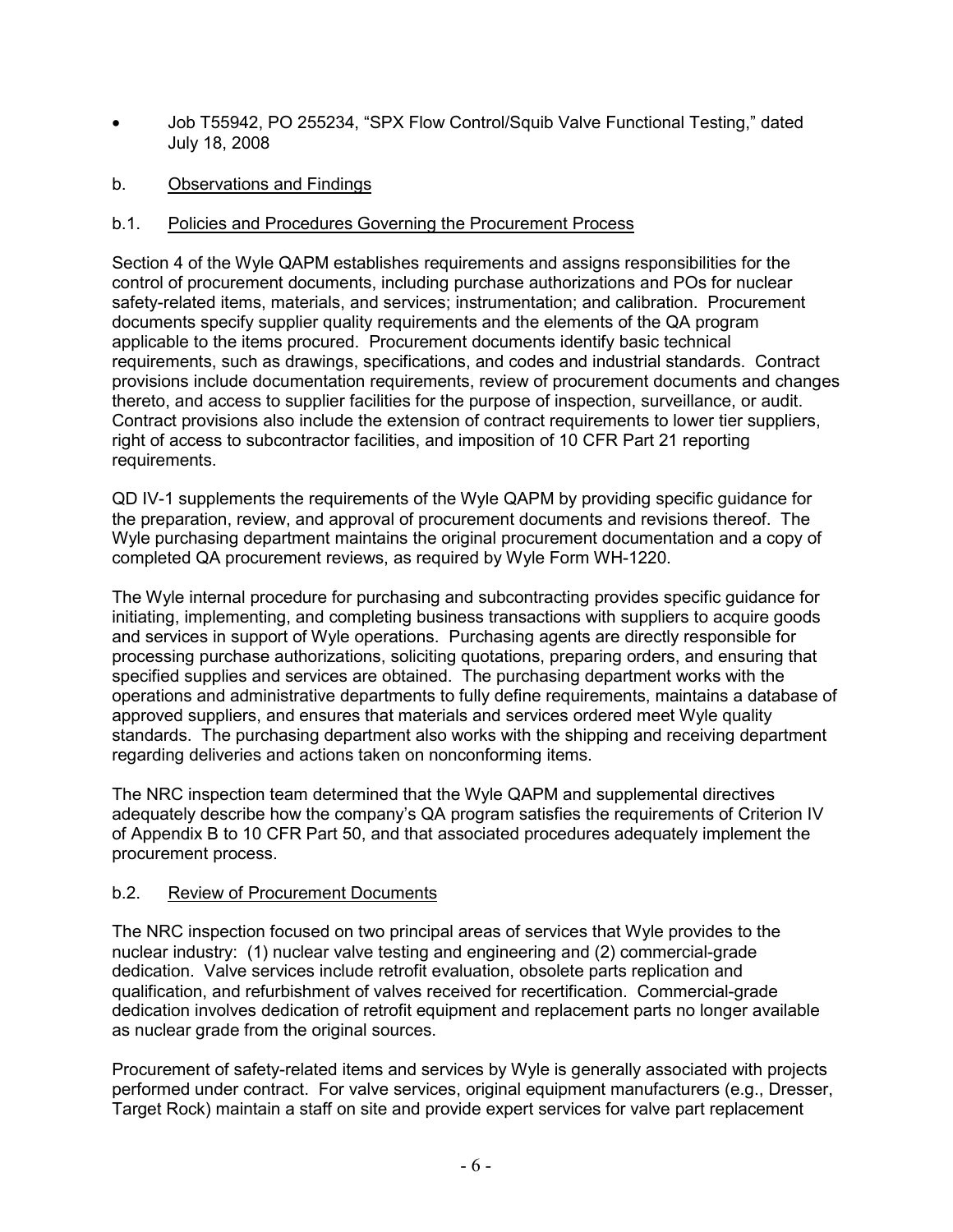under the direction of Wyle engineers and management. For commercial-grade dedication and qualification services, the customer generally supplies or specifies the equipment.

The Wyle quality assurance and engineering departments maintain the project files for Wyle service contracts, which document project history from initial contract negotiation through delivery, generally in the form of a test report or certificate of conformance. The Wyle contract administration department also maintains a record copy. Complete files provide both administrative and technical documentation for the contract and associated Wyle procurement documentation for safety-related items. The NRC inspection team selected nine project files (some of which are listed above), representative of Wyle's scope of services, for review. The NRC found that the files adequately documented the procurement requirements as established by the governing policies and procedures. Documentation included task definitions and responsibilities; imposition of appropriate quality, technical, and regulatory requirements; and identification of applicable codes and standards. The inspectors also found that the documentation adequately defined contract deliverables, dispositioning of nonconformances, access rights, and extension of contractual requirements to subcontractors. The Wyle staff performed QA reviews and approvals, as procedurally required.

### c. Conclusions

The NRC inspection team concluded that Wyle's procurement document control process conforms to the regulatory requirements of Criterion IV of Appendix B to 10 CFR Part 50 and was implemented in accordance with applicable Wyle policies and procedures. No findings of significance were identified.

#### 3. Control of Purchased Material, Equipment, and Services

#### a. Inspection Scope

The NRC inspection team reviewed Wyle's QA program commitments and controls for purchased material, equipment, and services to verify compliance with Criterion VII, "Control of Purchased Material, Equipment, and Services," of Appendix B to 10 CFR Part 50. Within the scope of this inspection, the NRC inspection team reviewed the following Wyle policies, procedures, and documents:

- QAPM, Section 7, "Control of Purchased Material, Equipment, and Services," Revision 2, dated August 1, 2001
- QD IV-1, "Procurement of Safety-Related and Commercial Grade Materials, Services and Instrumentation, Revision F, dated March 31, 2009
- QD VII-1, "Supplier Evaluation and the Approved Supplier List," Revision G, dated June 19, 2006
- QD VII-2, "Source Surveillance and Inspection," Revision B, dated October 10, 2006
- QD XIV-1, "Receiving Inspection," Revision H, dated October 28, 2004
- Nuclear Environmental Qualification (NEQ)-409, "Wyle Third Party Qualification/Dedication Process," Revision G, dated May 22, 2002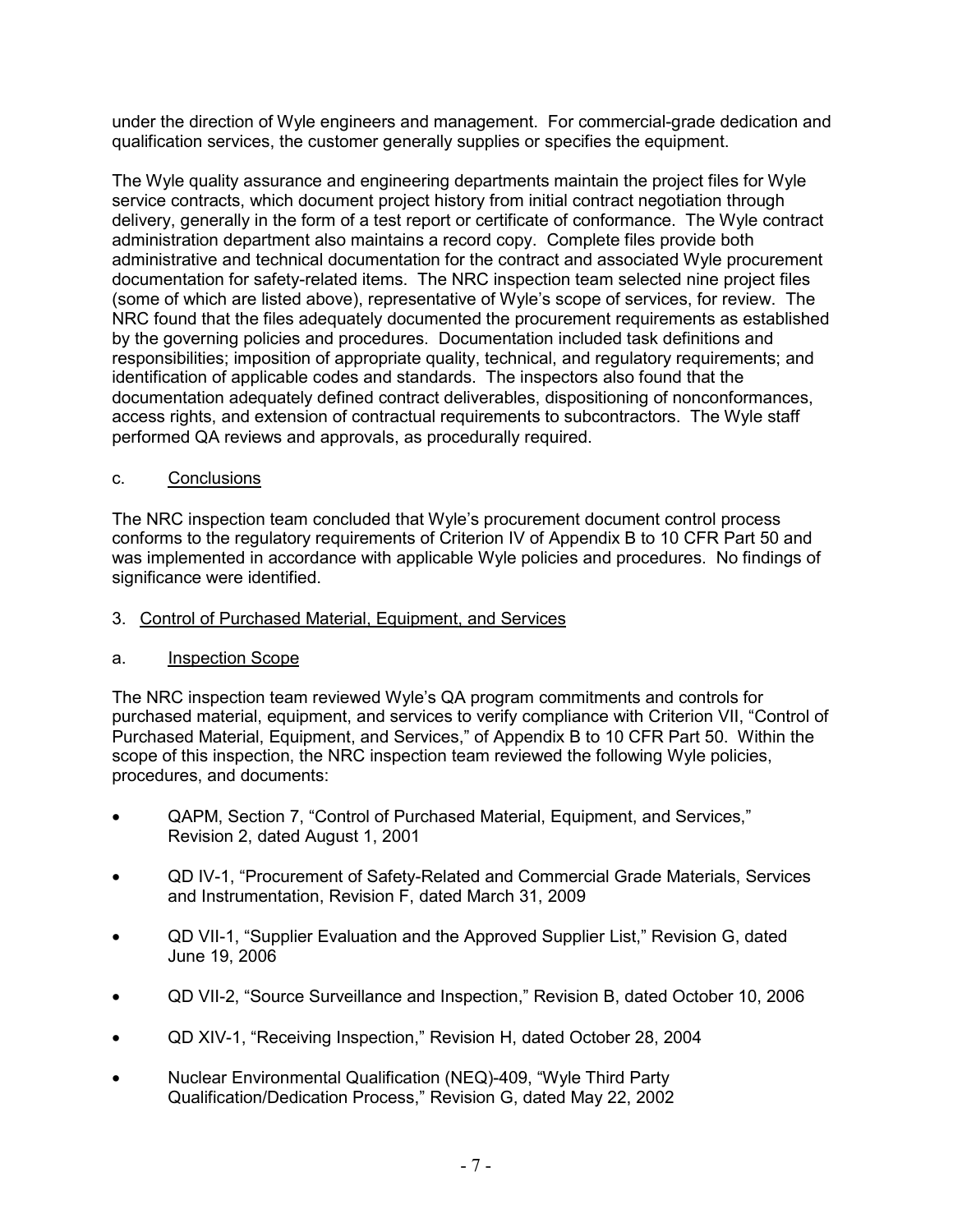- Approved Supplier List, Level A, dated March 28, 2009
- Wyle Active Job List, "Environmental Qualification and Third Part Qualification," Department 593, dated April 13, 2009
- Wyle Active Job List, "Nuclear Testing Services," Department 544, dated April 15, 2009
- b. Observations and Findings

# b.1. Policies and Procedures for Purchased Material, Equipment, and Services

Section 7 of the Wyle QAPM establishes requirements and assigns responsibilities for the control of purchased materials, equipment, and services. The QA program requires establishment of a quality program to ensure that purchased items and services conform to the specifications identified in the procurement documents. This is accomplished through inclusion of provisions for source evaluation and selection; objective evidence of quality; source inspection, audit, or surveillance; and examination of items or services upon delivery.

QD IV-1, QD VII-1, QD VII-2, and QD XIV-1 provide supplementary requirements to Section 7 of the QAPM. QD IV-1 provides specific requirements for the preparation, review, and approval of procurement documents and revisions thereof. QD VII-1 provides requirements for evaluating prospective new suppliers, reevaluating current suppliers, and maintaining the Approved Supplier List (ASL). QD VII-2 establishes a standard process for performing source surveillances and inspections of nuclear safety-related materials, items, or services. QD XIV-1 establishes a standard process for planning, performing, and documenting receipt inspection.

The NRC inspection team reviewed these documents and determined that the QAPM and supplemental directives adequately describe how the Wyle QA program satisfies the requirements of Criterion VII of Appendix B to 10 CFR Part 50.

# b.2. Review of Supplier Evaluation Files

QD VII-1 requires that a supplier evaluation file be maintained for each supplier of Level A products or services (i.e., nuclear safety-related materials, items, or services; American Society of Mechanical Engineers (ASME) Code materials, items, or services; and commercial-grade materials, items, or services that may be used in nuclear safety-related applications). Each evaluation file for Level A suppliers should contain a supplier evaluation worksheet, audit reports, and pertinent supplier information. The NRC inspection team selected evaluation files for five Level A suppliers. The review verified performance of the required annual evaluations and triennial audits and confirmed that the Wyle QA department had evaluated the supplier's Appendix B program. The files also contained references to POs and supplementary documentation to support the evaluations. The inspector's review of supplier evaluation files did not identify any findings of significance.

# b.3. Control of Ongoing Work Activities

The NRC inspection team reviewed work in process for Department 593, Environmental Qualification (EQ) and Third Party Qualification (TPQ), and Department 544, Nuclear Testing Services. Section 5, "Test Control," of this report describes the details of these reviews. NRC inspectors confirmed correct identification of Wyle job numbers and customer POs for all jobs in Department 593. The inspectors also reviewed travelers, test reports, receipt inspection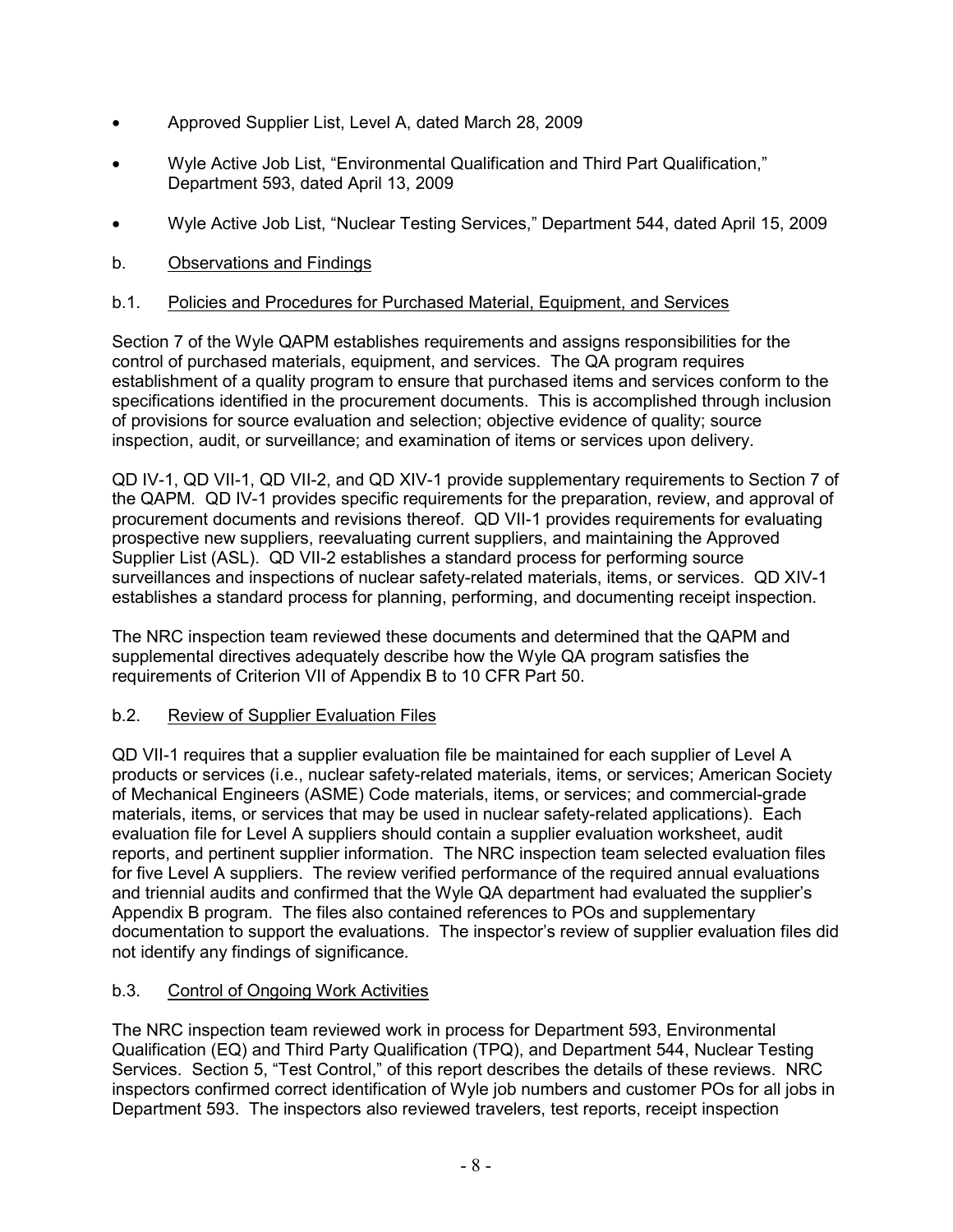reports, and shipping reports, including documentation such as certificates of conformance. In Department 593, the inspectors reviewed areas for receiving and shipping; areas reserved for segregating nonconforming materials; and areas for holding jobs pending subcontracted services (such as material testing and irradiation) and items pending further customer direction. The inspectors reviewed the enclosure for retaining original qualified items and another enclosure for stocking qualified components, pending customer orders. Wyle performs homogeneity inspections on previously qualified commercial items, in accordance with NEQ-409. The inspection team noted that NEQ-409 incorporates NRC Information Notice No. 89-70 and Supplement, "Possible Indications of Misrepresented Vendor Parts," dated October 11, 1989.

# c. Conclusions

The NRC inspection team concluded that Wyle's controls for purchased material, equipment, and services conform to the regulatory requirements of Criterion VII of Appendix B to 10 CFR Part 50 and were implemented in accordance with applicable Wyle policies and procedures. No findings of significance were identified.

### 4. Control of Special Processes

### a. Inspection Scope

The NRC inspectors reviewed Wyle's QA policies and implementing procedures that govern the performance of nondestructive examinations and nondestructive examination personnel to verify compliance with applicable regulatory requirements. Specifically, the NRC inspectors reviewed the following Wyle procedures:

- Wyle QA-VT-1-001, "Test Procedure for VT-1 Examinations," dated March 5, 1998
- Wyle QA-NDE-001, "Liquid Penetrant Inspection, Color Contrast," Revision B, dated November 15, 2002
- Wyle QA-VT3-001, "Visual Examination Procedure," Revision 0, dated February 13, 1998

The NRC inspectors also reviewed the qualification records and annual eye examinations of Wyle nondestructive examination technicians, maintenance of welder qualifications, and procedures applicable to weld procedure and welder qualification, in accordance with the requirements of ASME Code, Section IX.

#### b. Observations and Findings

Procedure No's QA -VT-1-001 and QA-VT3-001 provide the methodology for performing VT-1 and VT-3 visual examinations of components. The NRC inspectors noted that the procedures provided adequate guidance for identification of welding flaws, corrosion, and damage resulting from service failure. The NRC inspectors also noted that the procedures provided adequate controls, including recording criteria, acceptance and rejection criteria, identification of nonconformances, and notification of the customer, in accordance with the requirements of ASME Code, Sections III, V, and XI.

The NRC inspectors reviewed the qualification of welding procedures and maintenance of welder qualifications in accordance with Section IX of the ASME Code. During the review of the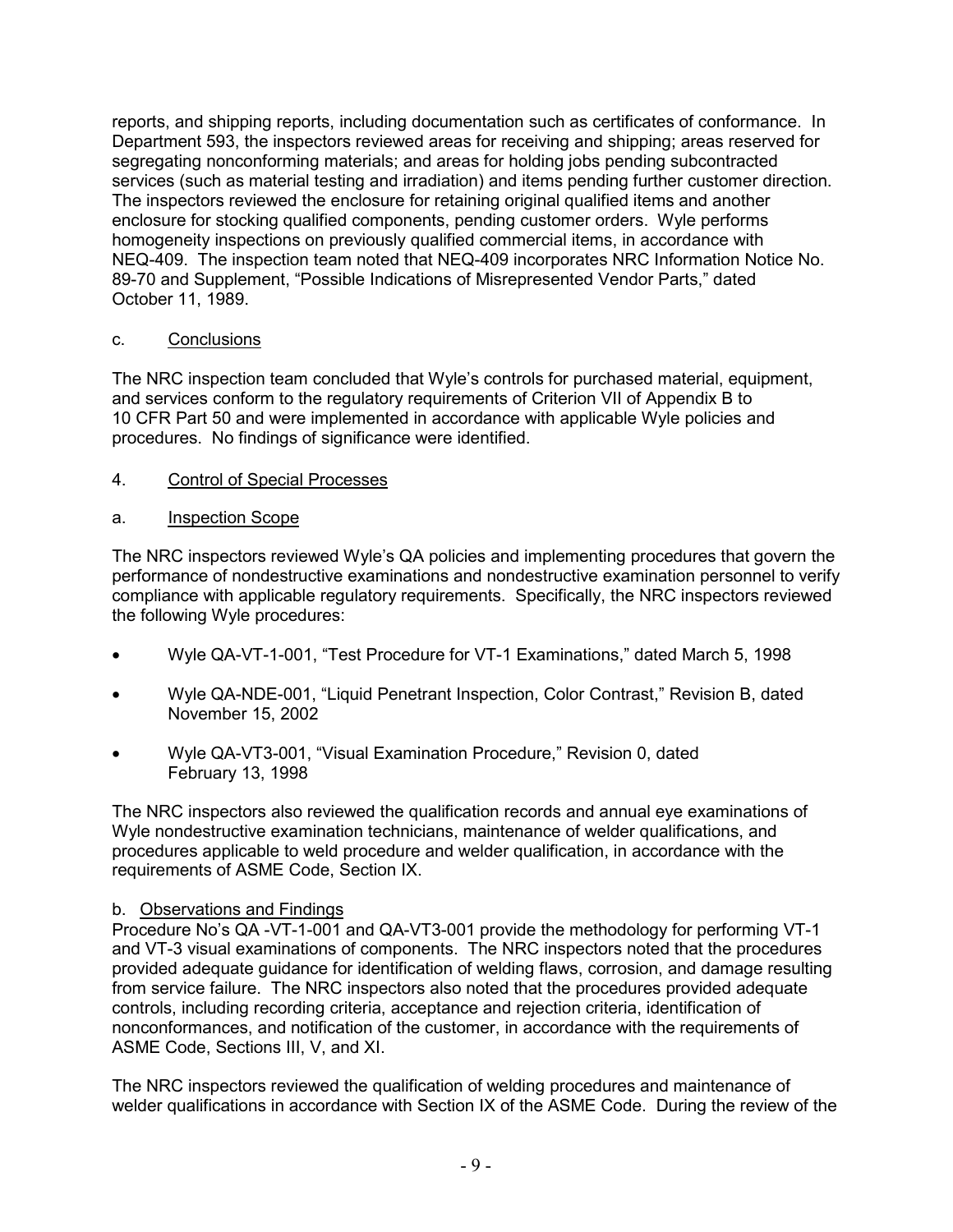welder qualification records, the NRC inspectors reviewed a sample of welder qualification cards that documented the generic process for which the welders are qualified. In addition, the NRC inspectors reviewed qualification records which documented welder qualifications for specific welding procedures. The NRC inspectors did not identify any findings in this area.

The NRC inspectors witnessed the performance of a visible dye penetrant examination using vendor-supplied procedure QPT-001, Revision 44, on Dresser Valve BS06248. The NRC inspectors noted that the nondestructive examination complied with procedural requirements, such as temperature, lighting, cleaning, and dwell time, and that the measuring and test equipment used had valid calibration stickers. The NRC inspectors concluded that the technician performed the examination in accordance with the procedure and identified no adverse conditions.

The NRC inspectors reviewed the qualification records of nondestructive examination personnel to verify recertification of these personnel every 3 years, in accordance with 10 CFR 50.55a(b)(2)(xviii)(A). The NRC inspectors noted that Wyle performed and maintained recertification of the nondestructive examination personnel in accordance with the requirements of ASME Code, Section XI, and CP-189, "Standard for Qualification and Certification of Nondestructive Testing Personnel."

During the review of a sample of annual eye examination records, the NRC inspectors noted that the records for two employees qualified to perform visual examination indicated five occurrences in which their eye examinations exceeded the 12-month requalification limit. Upon discussion of this issue with Wyle management, the QA manager presented the NRC inspectors with CAR 07-009, dated May 29, 2007, documenting this discrepancy. The NRC inspectors reviewed the actions taken to prevent recurrence and found them to be acceptable. Since this nonconformance was self-documented and corrected, no finding was identified by the NRC inspectors.

#### c. Conclusions

The NRC inspection team concluded that Wyle's program requirements for special processes are consistent with Criterion IX, "Special Process," of Appendix B to 10 CFR Part 50. Based on the limited sample of special process documents and activities reviewed, the NRC inspectors determined that the Wyle QAPM and associated welding and nondestructive examination procedures were being effectively implemented. No findings of significance were identified.

# 5. Inspection

# a. Inspection Scope

The NRC inspectors reviewed Wyle's QA policies and implementing procedures that govern the performance of inspection activities to verify their compliance with the requirements of Criterion X, "Inspection," of Appendix B to 10 CFR Part 50. Specifically, the NRC inspectors reviewed the following Wyle policies and procedures:

- QAPM, Section 10, "Inspection," Revision 3, dated March 30, 2009
- QD XIV-1, "Receiving Inspection," Revision H, dated October 28, 2004
- QD XII-1, "Control of Measuring and Test Equipment," Revision O, dated April 18, 2008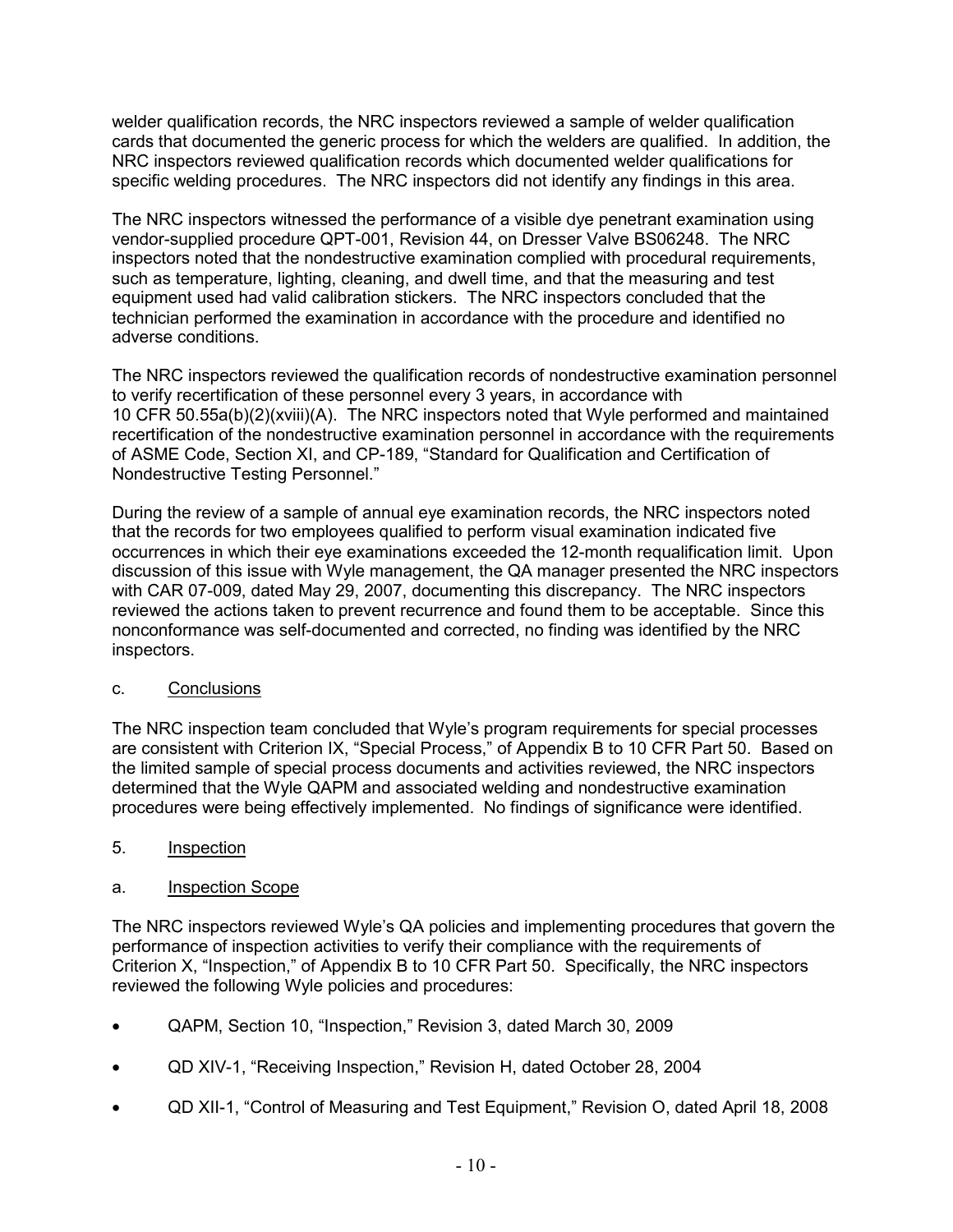- QD XIV-2, "Planning, Performing, and Documenting Holdpoint Inspections," Revision A, dated January 1, 2000
- NEQ-403, "Third Party Qualification Receiving and Component Homogeneity Inspections," Revision E, dated February 5, 2002

The NRC inspectors reviewed a sample of POs, receiving inspection reports (Wyle Form WH-1103), completed QA requirements (Wyle Form WH-1220), packing slips, sales invoices, Wyle bar codes, certificates of conformance, calibration certificate documentation, TPQ test reports, and SRV test control records (TCRs), and observed inspection activities at Wyle to verify effective implementation of such requirements.

### b. Observations and Findings

The NRC inspectors reviewed sections of the Wyle QAPM and associated implementing QDs to verify that Wyle maintains a program that effectively controls examinations and measurements that were used to verify whether an item or activity conformed to specified requirements. Wyle's QAPM establishes controls to ensure that activities affecting quality conform to documented instructions, procedures, and drawings. Inspections are performed by Wyle technicians in accordance with prescribed procedures for receiving, inprocess and final inspections.

### b.1. Receiving Inspection

QD XIV-1 describes the process for performing receiving inspections. This procedure establishes responsibilities and standard direction for inspecting specimens, test equipment, instrumentation, materials, items and services, and consumables for use in technical operation of the laboratory. All items are required to go through a receiving inspection that includes verifying that (1) all documentation contains the correct part and item numbers, (2) the shipping package and item are free of damage, and (3) a certificate of conformance contains part and item numbers of the received items with applicable procurement requirement information.

QD XII-1 defines the requirements, establishes organizational responsibilities, and provides standard direction to ensure that tools, gauges, instruments, and other measuring and testing devices affecting quality are properly controlled, calibrated, adjusted, and repaired as required to maintain accuracy within specified limits. Regarding the purpose of the receiving inspection, the QD provides guidance to calibration laboratory personnel relevant to their portion of the receiving inspection process.

NEQ-403 describes the process of performing receiving and component homogeneity inspections for Wyle's TPQ program. All items received for TPQ are subjected to inspection and testing. This procedure, along with the Wyle receiving inspection report (WH-1103), ensures verification of the PO part number with the part number identified on the packing box or on the item and documents, the applicable identification and traceability of the item on the receiving inspection report. The inspection process consists of physical inspection for any damage or missing hardware that would impair the structural or electrical integrity of an item.

The NRC inspectors observed and reviewed receipt inspection of several POs that were documented on TCRs associated with SRV testing, as well as TPQ receiving inspection reports. The NRC inspectors observed that the Wyle receipt inspector verified dimensional aspects of the item, verified the item's receiving condition, identified item number and part number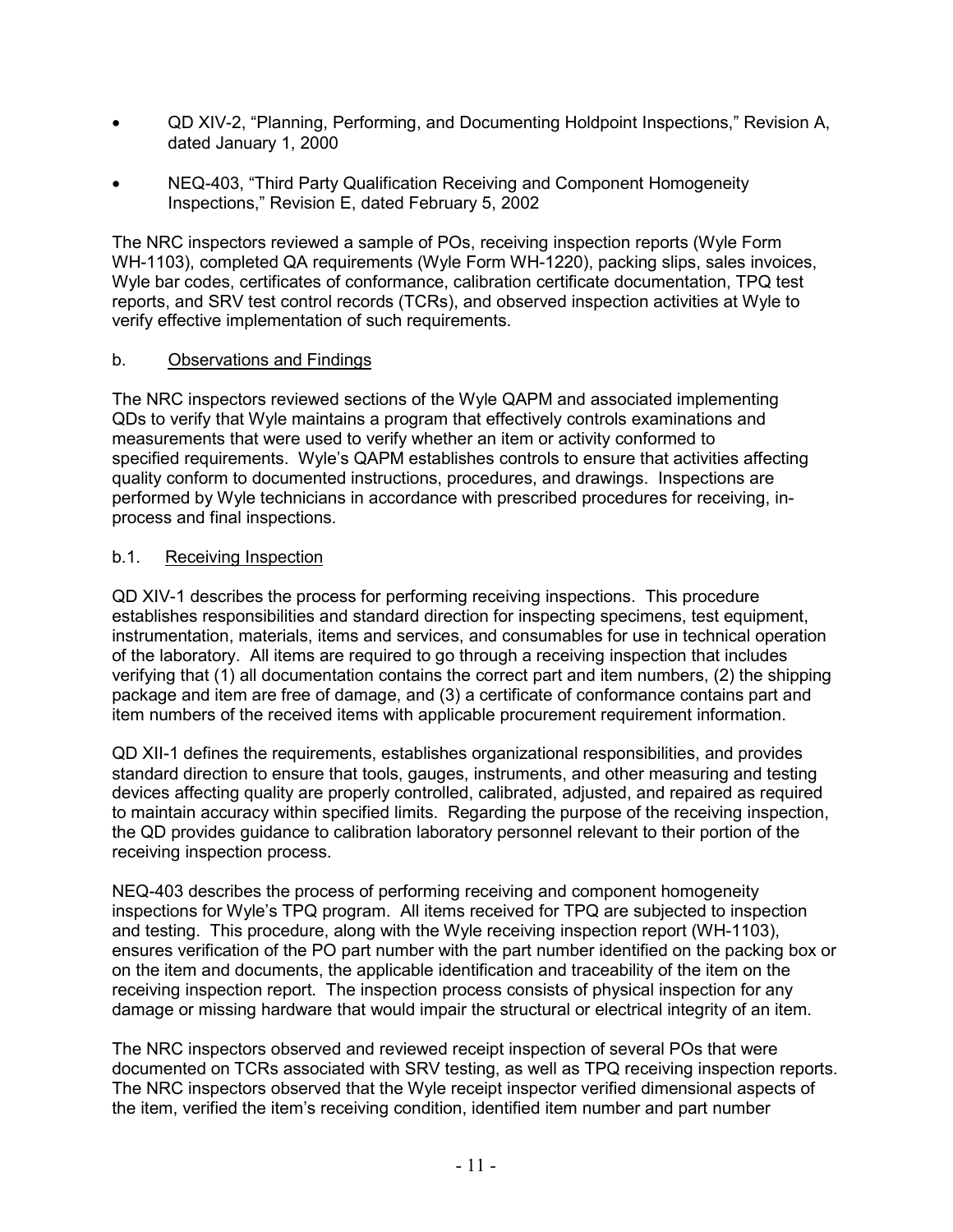documentation on the PO and packing slip, and verified existence of a certificate of conformance for each specimen. The Wyle QA inspector also verified that the items received were correctly documented, in accordance with the TCR, during the receipt activities and inprogress holdpoints. The SRV test facility performs its own receiving inspection because of the potential size and radiological contamination of the items. Wyle personnel placed acceptable received items in a designated area to ensure proper accountability. These items were identified by QA test specimen tags along with the TCR, which provided evidence of the receipt inspection.

# b.2. In-Process and Final Inspections

QD XIV-2 describes the process of establishing responsibilities and providing standard direction for planning, performing, and documenting holdpoint inspections. This procedure requires the establishment of testing requirements and the development of a TCR for each test. The project engineer is responsible for developing the test's sequential order and establishing QA holdpoints throughout the testing sequence. The next step in the sequence cannot be completed until the QA holdpoint is signed, even during nonworking hours. QA personnel must also perform a final post-test inspection after the TCR test sequence is complete.

The NRC inspectors reviewed several TCRs by verifying dates and preestablished QA holdpoints on the TCR. Each TCR reviewed contained two QA holdpoints—during receipt inspection and before final shipment. All reviewed TCRs adequately demonstrated the proper implementation of Wyle's QA procedures.

# c. Conclusions

The NRC inspectors concluded that Wyle's program requirements for inspection are consistent with the regulatory requirements of Criterion X of Appendix B to 10 CFR Part 50. Based on the limited sample of inspection documents reviewed and observed activities, the NRC inspectors determined that Wyle was effectively implementing its QAPM and associated inspection procedures. No findings of significance were identified.

- 6. Test Control
- a. Inspection Scope

The NRC inspectors reviewed Wyle QA program commitments and controls for test programs designed to demonstrate that items will perform satisfactorily in service to assess compliance with the requirements of Criterion XI, "Test Control," of Appendix B to 10 CFR Part 50. Specifically, the NRC inspectors reviewed the following Wyle policies and procedures:

- QAPM, Section 11, "Control of Examination and Testing," Revision 2, dated August 1, 2001
- QD XI-1 "Test Control Program," Revision K, dated September 28, 2007
- QD V-1, "Instructions, Procedures, and Certification Reports," Revision K, dated March 31, 2009
- QD VIII-4, "Test Specimen Control," Revision C, dated September 1, 2001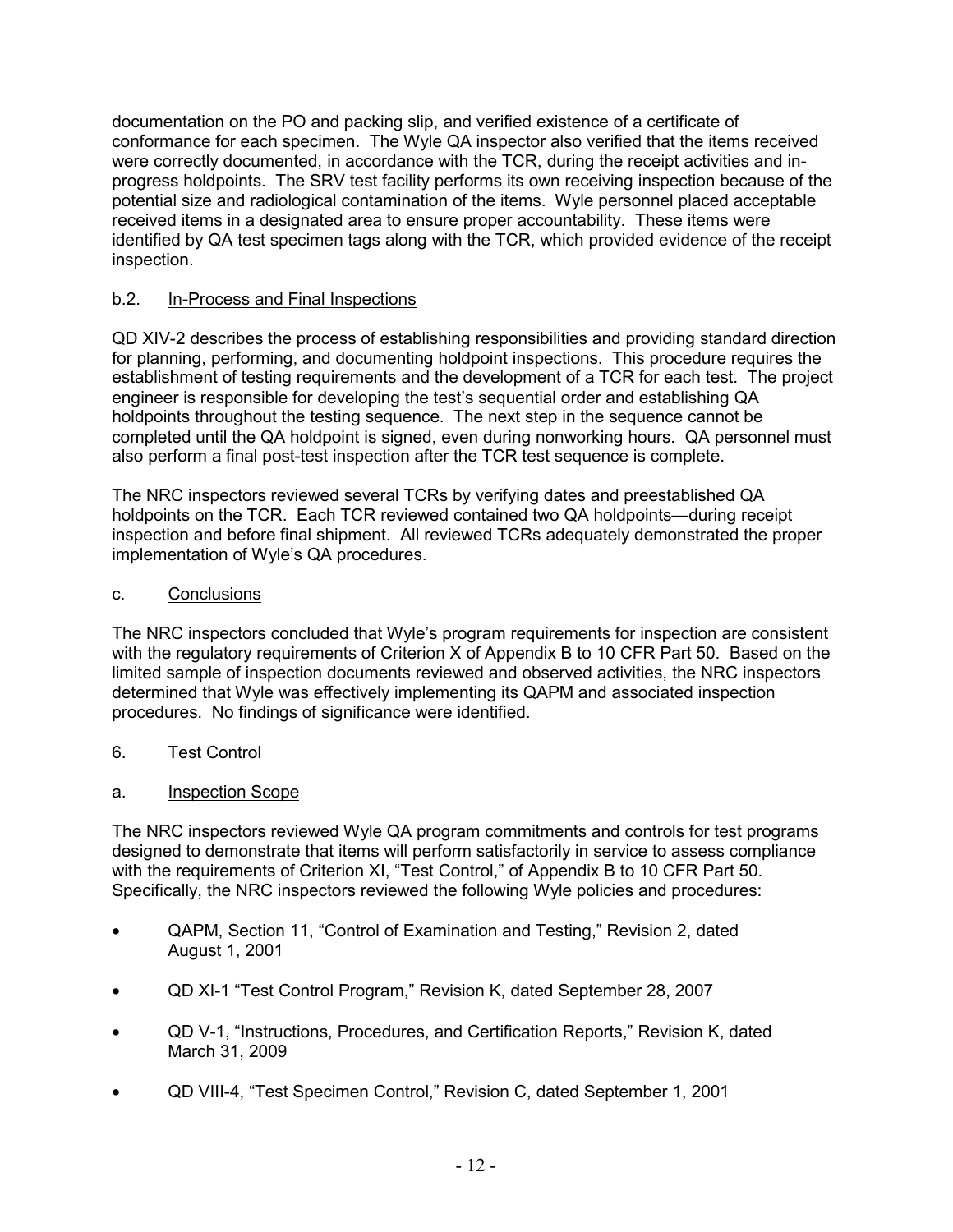• QD XV-2, "Notice of Anomaly," Revision G, dated March 31, 2009

The NRC inspectors observed in-process testing activities, such as valve qualification, and prototype performance testing and reviewed records for seismic and environmental testing. The NRC inspectors reviewed a sample of completed test records and compared them to the requirements of the applicable POs and customer specifications.

### b. Observations and Findings

Section 11 of the Wyle QAPM establishes the responsibilities and requirements for the control for all testing activities. The program ensures that testing demonstrates that an item will perform according to established criteria. QD XI-1 supplements the QAPM for test control. Based on the review of a sample of PO packages, the NRC inspectors determined that completed tests were accomplished in accordance with Wyle test plans and procedures and customer design specifications.

### b.1. Seismic and Environmental Testing

The inspectors reviewed and evaluated procedures, qualification plans, documentation, and testing activities associated with seismic and nuclear qualification testing activities performed at the Wyle facility on components and items supplied to the nuclear power industry or nuclear equipment manufacturers. Wyle personnel were conducting testing in accordance with QAPM, Section 11.

During review of a sample of recently completed test procedures, qualification plans, and completed test reports for testing and qualification orders, the NRC inspectors verified that the test reports adequately captured the information required by the test procedure and PO requirements. The sample of records reviewed included the following:

- Job No. 53298, "Seismic and NEQ Testing of Toshiba NRW-FPGA-Based PRM System," as outlined in Toshiba Corporation's Project Document #FPG-RQS-C51-00004, Revision 4, and Procurement Specification PN-0025126, Revision 4, dated September 21, 2006, and PO #MIT-P0610 and #MIT-P0610
- Job No. T54106, "Seismic Testing/Analysis Qualification of a 10" Bore Gas Charged Hydraulic Actuator and Design and Fabrication of Test Stand," as outlined in Ralph A. Hiller PO #NUC3164 and #NUC3345
- Job No. T54620, "Seismic Testing on a Siemens GM-SG Medium Voltage Switchgear Configuration," as outlined in Siemens Power Transmission and Distribution, Inc., PO #3443926 and #3440853
- Job No. T54626, "Perform Irradiation and DBA Testing of Coatings at the San Onofre Nuclear Generating Station," as outlined in Southern California Edison PO #6F247007
- Job No. T56354, "Qualification Testing and Design Engineering Activities in Support of the AP1000 Squib Valve Design Development," as outlined in Westinghouse Electric Co. PO #4500286395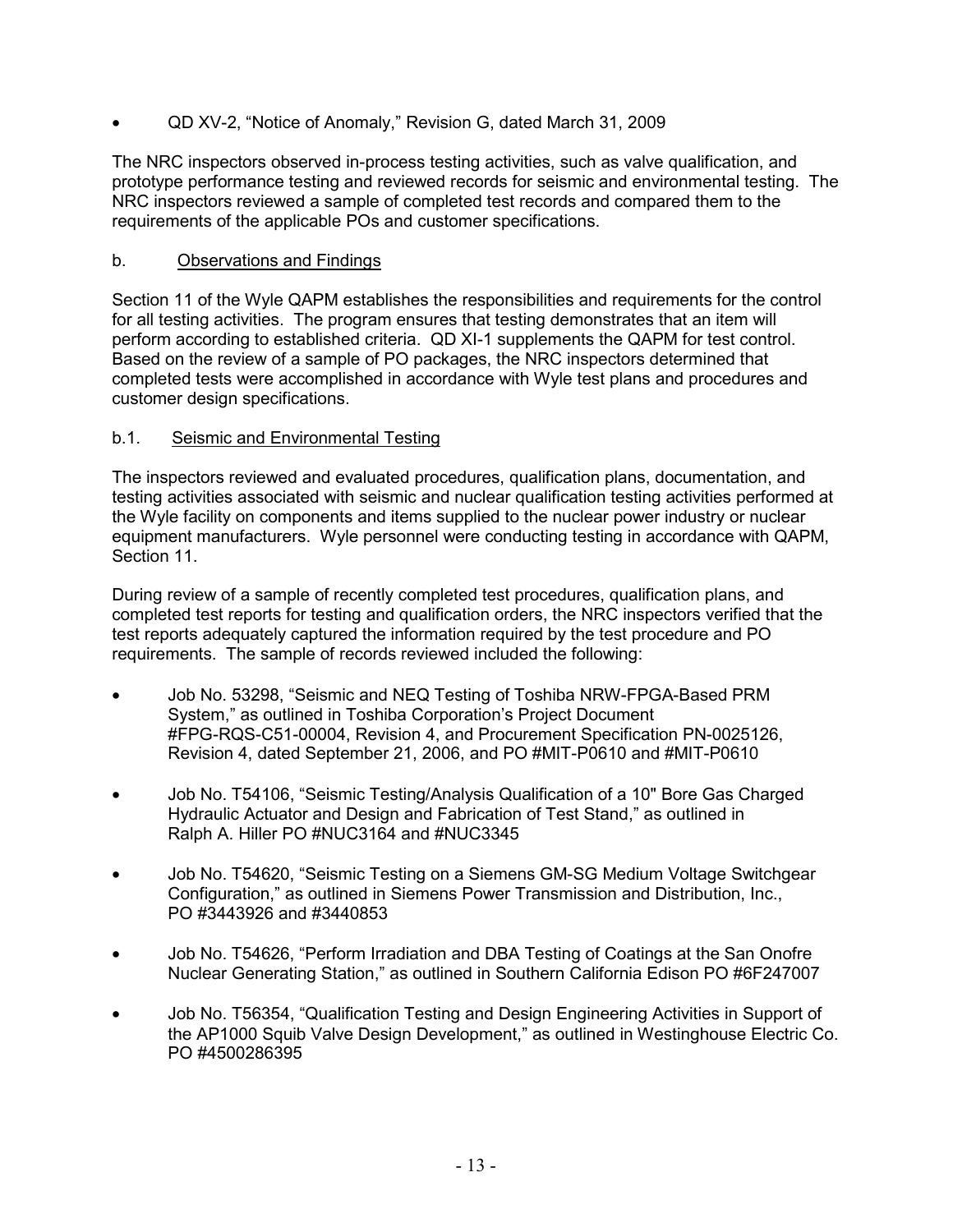### b.2. In-Process Testing

During the inspection, the NRC inspectors observed activities in Wyle's SRV test facility. The NRC inspectors observed activities such as receipt inspection, as-found testing, disassembly, decontamination, refurbishment, and certification testing. The NRC inspectors reviewed several in-process jobs—some unassembled and others assembled. All in-process job test specimens were identified with a QA test specimen tag, identifying Wyle job order number, customer name, serial number, and date and signature of QA technician. The NRC inspectors interviewed test personnel and project engineers related to the test procedure and the tests that were being conducted and determined that test personnel were knowledgeable of their test responsibilities. The NRC inspectors reviewed a sample of qualification records of the vendor's test technicians and project engineers. The qualification records found "in-house" reviews of personnel qualifications by vendor management.

The NRC inspectors observed that Wyle staff adequately verified and documented that (1) all test prerequisites, including equipment, materials, and test conditions (such as test temperature, pressure, and fluid condition) necessary for testing were met; (2) examinations were performed and relevant examination information recorded on the TCR, including the specific test procedure used, all test and calibration equipment used and the date of last calibration, and final test results; and (3) confirmation that the test fixture was correct, test instrumentation was adequate in terms of range and precision, test procedures used were reviewed, and acceptance criteria were adequately identified.

During walkdown of the SRV test facility, the NRC inspectors observed the as-received set pressure and seat leak operability test of SRV Model No. 7567F (under Entergy/Fitzpatrick PO #10231192, Wyle Job Order No.T56660) on SRV Test Cell Number 2. Wyle personnel performed the test in accordance with Entergy-approved Wyle Test Procedure WLTP-1116, Revision 0, dated July 25, 2003. The observation included installation, test preparation, pretest condition verification, and final instrumentation calibration. While observing the test from the test control room, the NRC inspectors witnessed implementation of Wyle's QD XV-2, "Notice of Anomaly," by the project engineer, who noted that the valve failed to meet the setpoint criteria of the test procedure. The project engineer initiated a Notice of Anomaly and immediately reported the incident to the customer for disposition and evaluation. No issues were identified in this area.

The NRC inspectors also observed operability and leakage refurbishment testing of the Target Rock 2-Stage Pilot-Operated SRV Model 7567F (under Georgia Power/Hatch Plant PO #6076021-002, Wyle Job No. T5658). The test was performed on SRV Test Cell Number 1, in accordance with customer-approved Wyle Test Procedure WLTP-1117, Revision A, dated June 3, 2005. The observation included installation, test preparation, pretest condition verification, and final instrumentation calibration. The NRC inspection team observed the test from the test control room. The inspectors noted no test discrepancy and observed that the test technician properly documented the test data in the test logbook and TCRs. No issues were identified in this area.

In addition, in the Wyle High Flow Bay area, the NRC inspectors observed prefunctional testing of a prototype Squib valve (under SPX Flow Control PO #255234-000, Wyle Job No. T55942). Wyle personnel performed the test in accordance with customer-approved Wyle Test Procedure TPR55942, Revision 1, dated February 25, 2009. The observation included installation, test preparation, pretest condition verification, and final instrumentation calibration. The NRC inspectors watched the test from the test control room. The inspection team verified that Wyle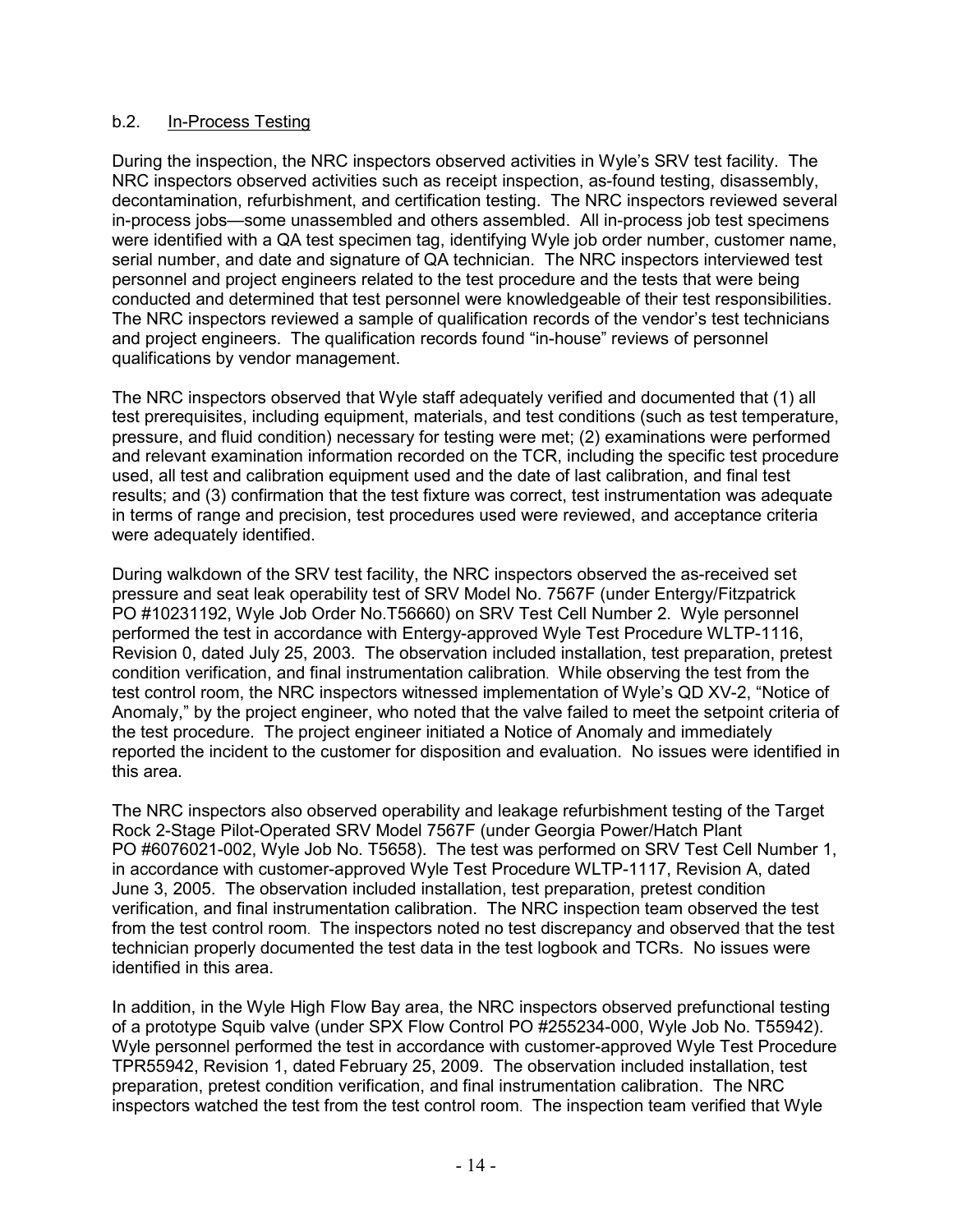performed testing and qualification activities in accordance with Section 11 of the Wyle QAPM, Revision 2. No issues were identified in this area.

# b.3. Test Documentation

QD XI-1 establishes the requirements for recording test activities. The QD requires that test results be documented on the TCR and that proof be provided that all test prerequisites were met, adequate test instrumentation was available and used, and necessary monitoring was performed. The approved TCR shall state, at a minimum, Wyle's job number, test specimen tested, test title, test procedure/plan/standard and the revision used, QA and customer holdpoints, approval of the test receipt inspection, as-received testing record, test drawings, final testing, test or data recorded, type of observations performed, instrumentation equipment list, test results, and acceptability of the tests. The QD requires documentation of any action taken in connection with any deviations, including identification of the person evaluating test results and any measuring and test equipment used. Test deviations are recorded in accordance with QD XV-2, "Notice of Anomaly."

The NRC inspectors reviewed several open, in-process, on-hold, and completed test record files. The job orders reviewed consisted of functional qualification testing of SRVs, TPQ, and pre-performance testing. The closed test files were complete and included the required documentation, such as receipt inspection, TCR with sign-off for each operation, as-receipt testing, final testing, instrumentation equipment sheet, any notice of anomaly, certification of test data, QA holdpoint checklist, certification test report, and certification of conformance.

In its review of a sample of test procedures and completed test reports for recently completed functional testing and TPQ orders, the NRC inspectors verified that the test reports adequately captured the information required by the test procedure and PO requirements. The NRC inspectors selected a sample of 10 ongoing and completed test records, a subset of which is listed below:

- Job No. T56459, PO #M32775, "Anderson Greenwood Crosby Relief Valve Test Per Wyle Test Procedure WLTP-1022," Revision 0, dated February 1, 2009
- Job No. T56608, PO #24393, "Curtiss-Wright/Target Rock Safety Relief Valve Functional Qualification Test Per Target Rock Test Procedure No. 8529," Project No. 06X104, dated March 26, 2009
- Job No. T55654, PO #00103625, "Duke Oconee/Dresser Valve Steam Test Per Wyle Test Procedure WLTP-1115," Revision D, dated April 13, 2007
- Job No. T55792, PO #0379420, "Progress Energy/Third Part Qualification, Circuit Breakers," dated November 10, 2008
- Job No. T55942, PO #255234, "SPX Flow Control/Squib Valve Functional Testing of 8" 2500# Per Test Procedure TPR55942," Revision 1, dated February 25, 2009

Based on the objective evidence of completed test records, the NRC inspectors found Wyle's test control program to be adequate and effectively implemented. No issues were identified in this area.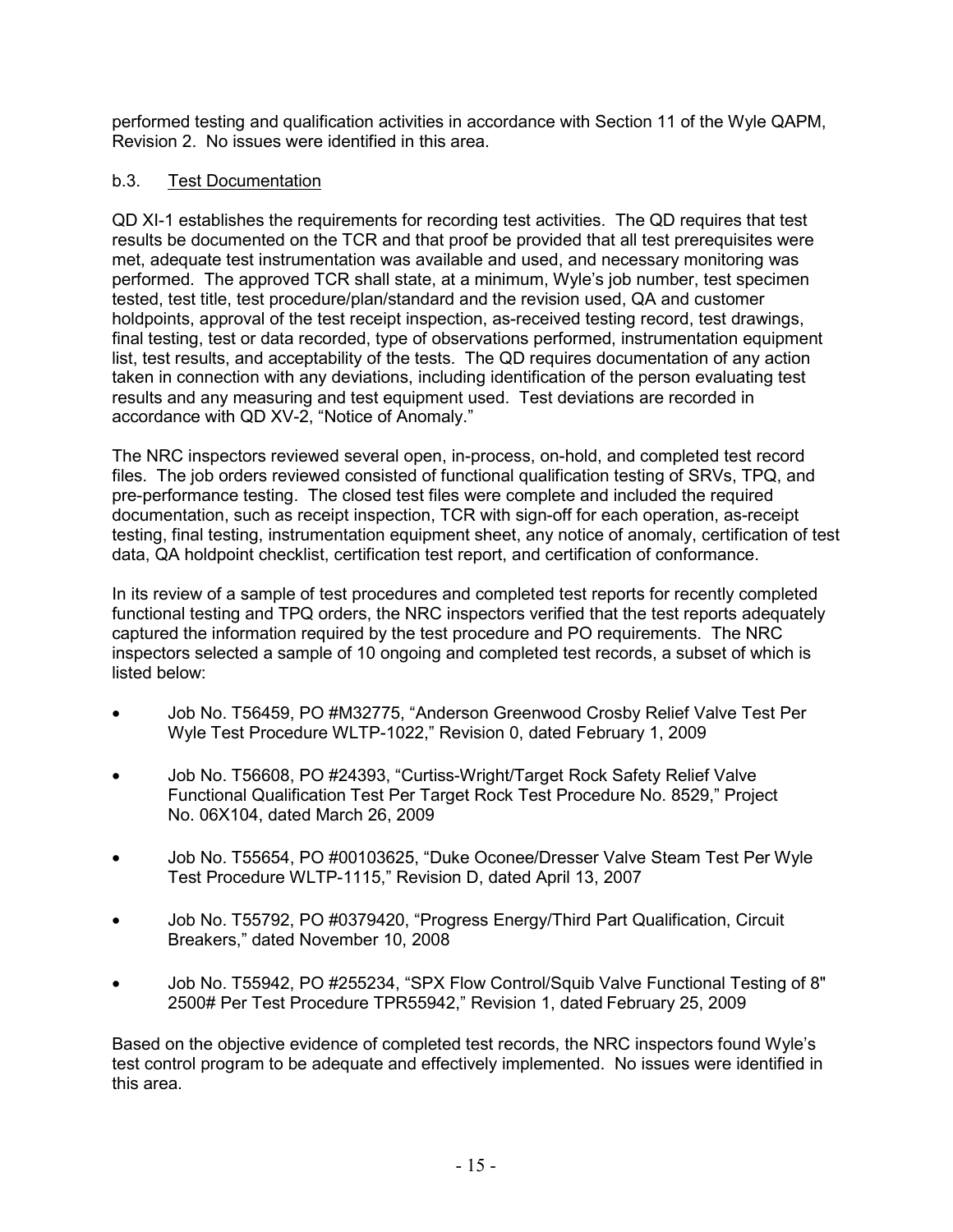## c. Conclusions

The NRC inspectors concluded that Wyle's testing, seismic, and NEQ program requirements for test control complied with the regulatory requirements of Criterion XI of Appendix B to 10 CFR Part 50. Based on the sample of test control documents and activities reviewed, the NRC inspectors determined that Wyle's QAPM and associated test control procedures were effectively implemented. No findings of significance were identified.

# 7. Control of Measuring and Test Equipment

# a. Inspection Scope

The NRC inspection team reviewed Wyle's QA program commitments and controls for control of measuring and test equipment to verify that the guidance adequately described the process and implementation consistent with the requirements of Criterion XII, "Control of Measuring and Test Equipment," of Appendix B to 10 CFR Part 50. Specifically, the NRC inspectors reviewed the following Wyle policies and procedures:

- QAPM, Section 12, "Control of Measuring and Test Equipment," Revision 2, dated August 1, 2001
- QD XII-1, "Control of Measuring and Test Equipment," Revision O, dated April 18, 2008
- QD IV-1, "Procurement of Safety-Related and Commercial Grade Materials, Services, and Instrumentation," Revision F, dated June 7, 2007
- QD VIII-3, "Identification and Tagging Directive," Revision E, dated May 8, 2007

The NRC inspectors also reviewed a sample of equipment calibration procedures, calibration records, calibration extension records, calibration recall schedules, and the disposition methods for out-of-tolerance instrumentation to verify compliance with the requirements for control of measuring and test equipment.

# b. Observations and Findings

Section 12 of the Wyle QAPM establishes requirements and assigns responsibilities for the control of measuring and test equipment. The program ensures that tools, gauges, instruments, and other measuring and test equipment, as well as devices used in activities affecting quality, are of the proper range, type, and accuracy to verify conformance to established requirements. To ensure accuracy, the measuring and test equipment shall be controlled, calibrated, adjusted, and maintained at prescribed intervals, or before use, against certified equipment having known relationships to nationally recognized standards. If no national standards exist, the basis for calibration shall be documented. Out-of-tolerance equipment provisions include documentation and evaluation of the validity of previous inspection or test results and of the acceptability of items previously inspected or tested. Calibration certificates and report provisions include the requirements of records to be accurate, clear, and unambiguous and shall contain all information necessary for interpretation of the calibration results. Subcontracting of calibration activities is performed in accordance with QAPM, Section VII, "Control of Purchased Items, Equipment, and Services."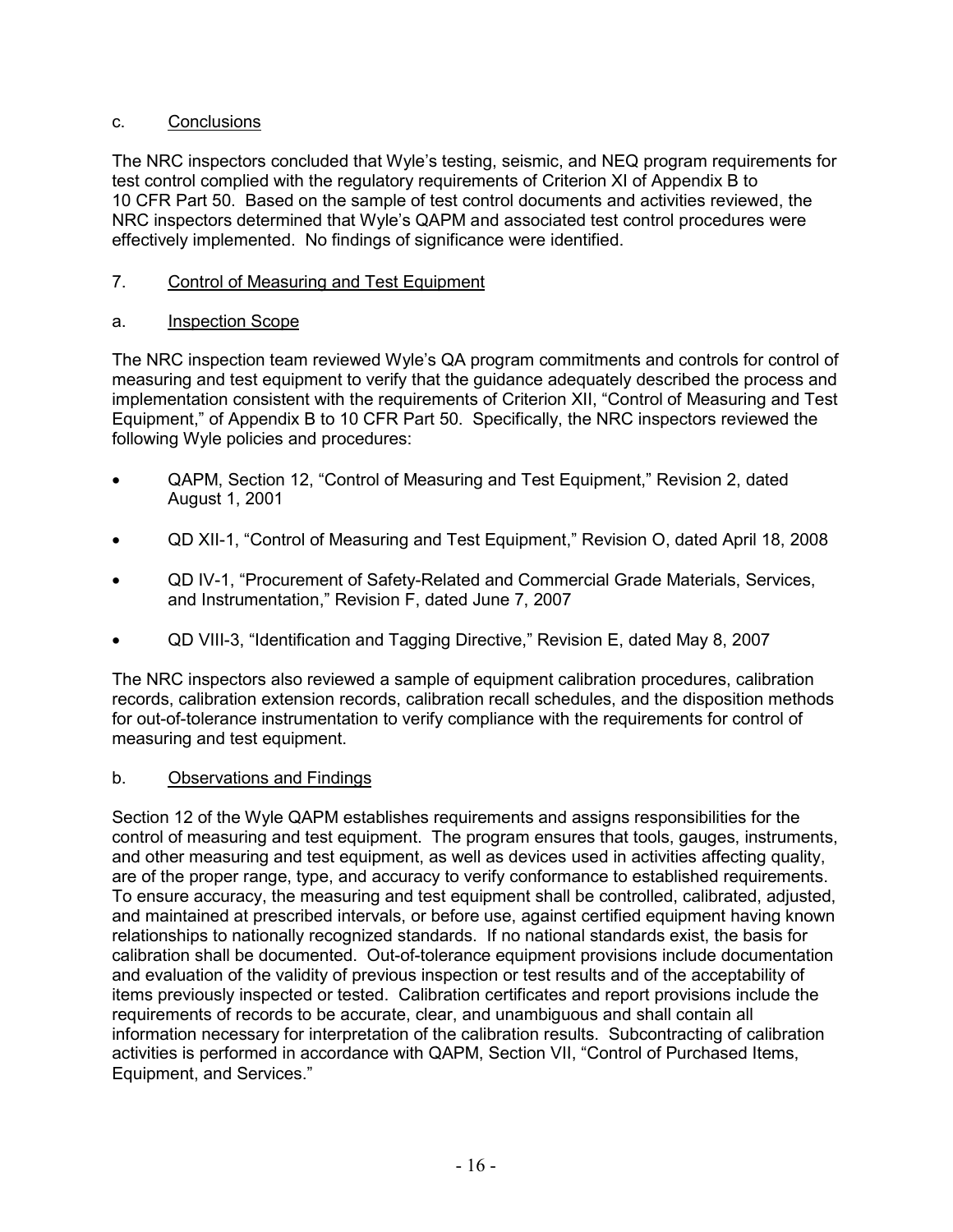QD XII-1 supplements the requirements of Wyle's QAPM and provides specific guidance for the maintenance, control, calibration, record documentation, and identification of measuring and test equipment used in activities affecting quality. Section 5.48 of the QD describes the process for controlling and evaluating out-of-tolerance instrumentation. A Notification of Out-of-Tolerance Record (Wyle Form WH-1140) is initiated, along with a job track history record, which lists jobs for which the instrumentation was used. The assigned project engineer is responsible for reviewing and evaluating the validity of previous inspection or test results and confirming the acceptability of items previously inspected or tested. For those jobs yielding data that may be affected, the project engineer initiates a Notice of Anomaly and notifies the customers.

Upon review of a sample of closed Notification of Out-of-Tolerance Records (Control Nos. 16- 008 through 27-0058, as logged in the Control Record Log Book), the NRC inspectors found that these records did not provide objective evidence that Wyle personnel had performed the required evaluation of test results, other than those from the most recent test, that may have been affected. In addition, the NRC inspectors noted that the Notification of Out-of Tolerance Record Control No. 16-008, dated August 6, 2008, indicated that the calibration laboratory supervisor, rather than the responsible project engineer, performed the required review and evaluation. The NRC inspectors determined that this practice is inconsistent with provisions in Wyle's QD XII-1, which requires that the responsible project engineer perform this evaluation. This is an example of Wyle's failure to provide the necessary objective evidence to demonstrate the validity of previous test results. The NRC inspection team identified this issue as Nonconformance 99900905/2009-201-01.

The NRC inspectors verified that the measuring and test equipment sampled in the SRV and TPQ test facilities had appropriate calibration stickers and current calibration dates, including calibration due date, and that their records were available for review. The NRC inspectors selected a representative sample of measuring and test equipment identified on TCRs and instrument equipment lists for in-process job orders and reviewed their calibration records for consistency and compliance to procedures. The NRC inspectors verified that the calibration records complied with procedures.

The NRC inspectors observed activities in the calibration laboratory. Wyle's calibration laboratory is certified by the American Association for Laboratory Accreditation. The NRC inspectors verified that the laboratory measuring and test equipment were calibrated using procedures traceable to known industry standards. Calibration records indicated that calibration procedures were followed; these records included information concerning found/as-left conditions, the accuracy required, date of calibration and due date for recalibration, and the applicable National Institute of Standards and Technology reference equipment used. The NRC inspectors verified that Wyle maintained appropriate environmental controls, as required by QD XII-1. In addition, through interview and review of qualification records for several technicians, the NRC inspectors concluded that the technicians were knowledgeable and qualified.

# c. Conclusions

Except for the issues identified in Nonconformance 99900905/2009-201-01, the NRC inspectors concluded that Wyle's program requirements for control of measuring and test equipment were consistent with the regulatory requirements of Criterion XII of Appendix B to 10 CFR Part 50. Based on the limited sample of calibration records reviewed, evaluation of controls established within the vendor's calibration laboratory, and observation of a sample of testing activities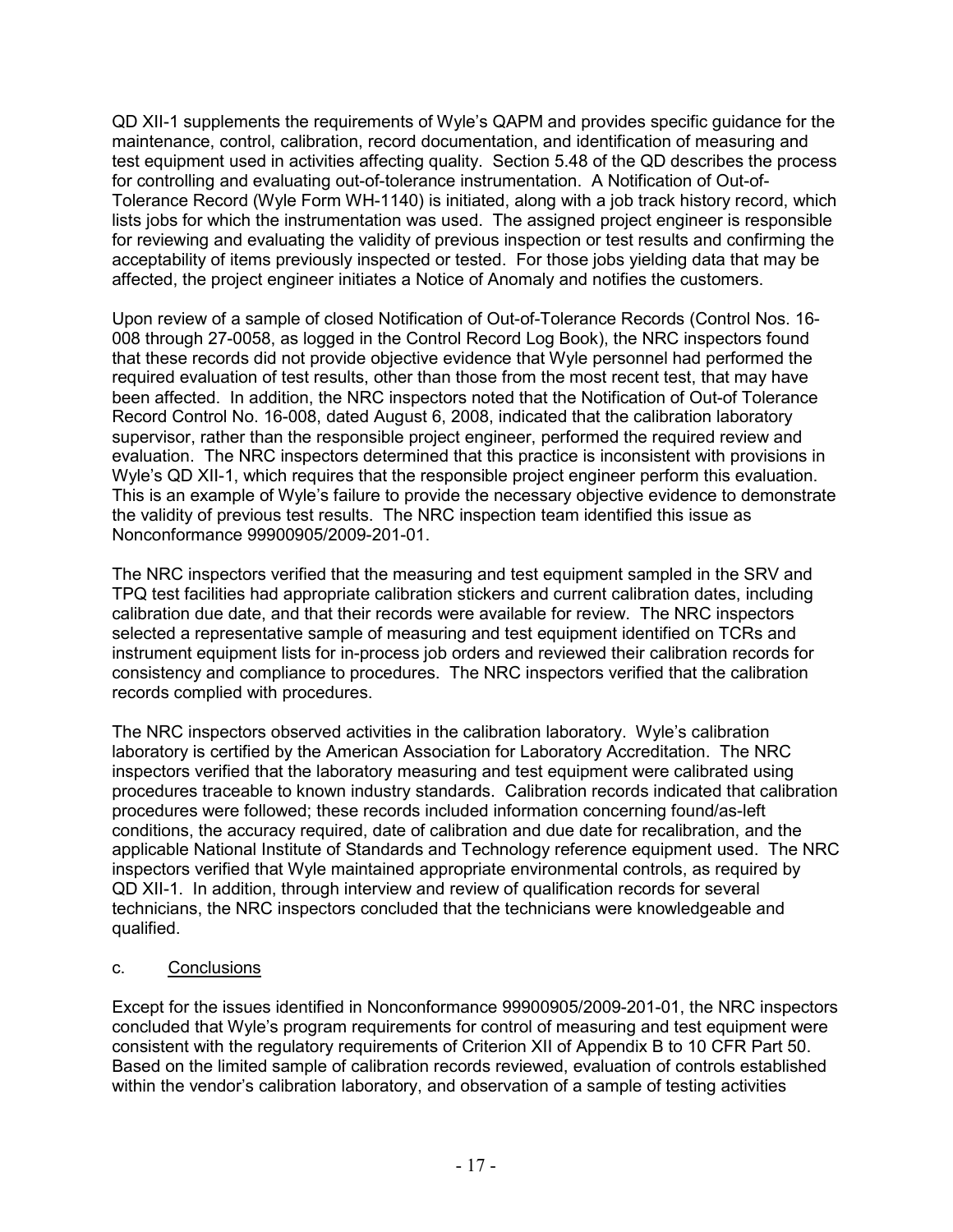performed by the vendor, the NRC inspectors determined that Wyle's QAPM and associated measuring and test equipment procedures were being effectively implemented.

# 8. Control of Nonconforming Materials, Items, and Services

# a. Inspection Scope

The NRC inspectors reviewed Wyle's QA policies and implementing procedures that govern the control of nonconformances to verify compliance with the requirements of Criterion XV, "Nonconforming Materials, Parts, or Components," of Appendix B to 10 CFR Part 50.

Within the scope of this inspection, the NRC inspection team reviewed the following Wyle policies, procedures, and documents:

- QAPM, Section 15, "Control of Nonconformances," Revision 2, dated August 1, 2001
- QD XV-1, "Control of Nonconforming Materials, Items and Services," Revision K, dated March 31, 2009
- QD XV-2, "Notice of Anomaly," Revision G, dated March 31, 2009
- QD XIX-1, "Reporting of Defects and Noncompliance Per 10 CFR Part 21," Revision E, dated March 31, 2009
- Notice of Anomaly 1, dated December 16, 2008, issued on Wyle Job No. T55622 during TPQ accident simulation testing of Class 1E safety-related 300 horsepower mediumvoltage motor; part number 1E10144-QUAL that failed the test.
- Notice of Anomaly 1, dated March 12, 2009, issued on Wyle Job No. T55453 prior to second functional testing of Edwards A-290 actuator hydraulic pump when the customer representative stated the hydraulic pump emitted unusual noises and recommended that the pump be replaced.
- Notice of Anomaly 1, dated March 14, 2009, issued for Wyle Job No. T56660 when the pilot valve during as-received set pressure test failed to meet test parameters of WLTP 1116, Revision 0, paragraph 6.4.3.

The NRC inspectors also reviewed a sample of nonconformances initiated during the past 24 months. These nonconformances were primarily the result of deficiencies identified by Wyle personnel and customers during routine operations and through internal audits and inspections performed by Wyle personnel.

# b. Observations and Findings

Section 15 of Wyle's QAPM establishes requirements and assigns responsibilities for the control of nonconforming items, services, and activities. The QA manager is responsible for monitoring activities in this area to ensure effective implementation. QD XV-1 includes provisions to address (1) defective material, (2) deviations from specified requirements, (3) test failures, (4) deviations from prescribed processing, inspection, or test procedures, and (5) physical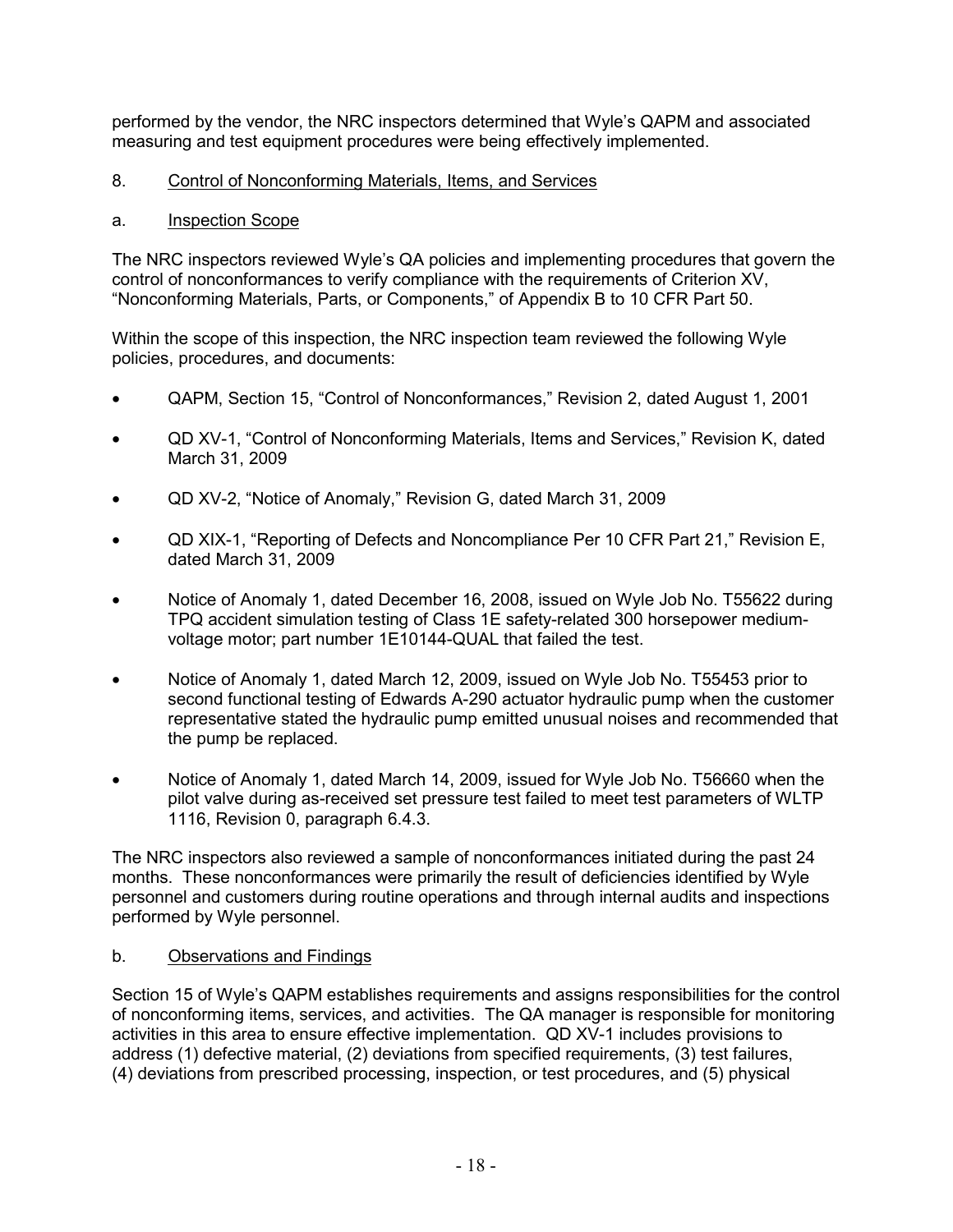defects. Wyle's QA department is responsible for issuing nonconformances in response to an identified defect or deficiency from a variety of sources.

QD XV-2 addresses the process of nonconformance reporting for anomalies observed in test specimens during test activities. The project engineer initiates a notice of anomaly describing the anomaly and documenting the violation of the requirements. The project engineer then notifies the customer for evaluation and disposition.

The NRC inspectors noted that the procedure clearly identified the responsibilities for nonconformance issuance, disposition, and corrective action. Typically, the project engineer had the primary responsibility for disposition of the nonconformance, taking actions such as accept as is, reject, scrap, or rework. The procedure included guidance for documenting the justification for the particular action taken.

The NRC inspectors noted that, in the sample nonconformances reviewed, Wyle personnel had (1) dispositioned identified nonconformances in accordance with Wyle's approved procedures; (2) presented an appropriate technical justification for each disposition; (3) taken adequate action with regard to the nonconforming material or item; and (4) subjected all identified nonconformances, as appropriate, to a 10 CFR Part 21 assessment or evaluation.

### c. Conclusions

The NRC inspectors concluded that Wyle's program requirements for the control of nonconformances are consistent with the regulatory requirements of Criterion XV of Appendix B to 10 CFR Part 50. Based on the limited sample of nonconformance and notices of anomaly reviewed, the NRC inspectors determined that the Wyle QAPM and associated nonconformance procedure were being effectively implemented.

9. Corrective Actions

# a. Inspection Scope

The NRC inspectors reviewed Wyle's QA program and implementing procedures that govern the control of corrective actions to verify compliance with the requirements of Criterion XVI, "Corrective Action," of Appendix B to 10 CFR Part 50. Specifically, the NRC inspectors reviewed the following Wyle policies and procedures:

- QAPM, Section 16, "Corrective Action," Revision 3, dated March 31, 2009
- QD XVI-1, "Corrective Action Program," Revision F, dated March 31, 2009

The NRC inspectors also reviewed CAR 07-009. This CAR resulted primarily from a self-identified deficiency in the fulfillment of the yearly inspector eye examinations.

# b. Observations and Findings

Wyle QAPM, Section 16, is an upper tier document that mandates the establishment of a corrective action program. The QAPM identifies the QA manager as the individual responsible for the development and implementation of the corrective action program.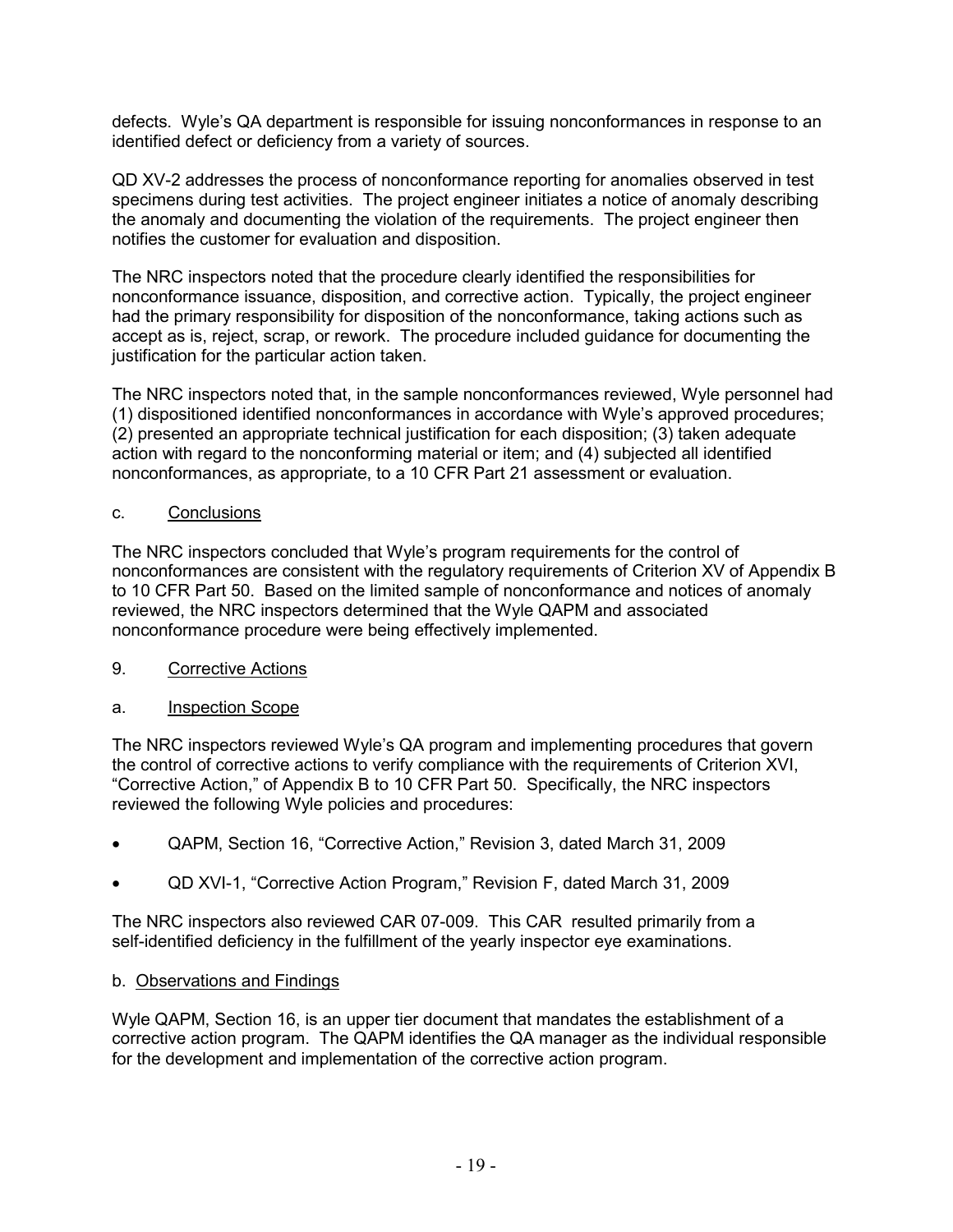QD XVI-1 defines the requirements, organizational responsibilities, and measures to generate, track, and close CARs. Wyle's corrective action system starts with identification and documentation of a problem and continues through verification of the actions taken to eliminate the identified root cause. Wyle's QA department is responsible for issuing CARs in response to an identified problem from a variety of sources, such as product inspection, an internal or external quality system audit, a customer audit, customer product surveillance, or a customer returned product. All Wyle employees are responsible for identifying real or potential problems and bringing them to the attention of Wyle's QA department. The QA manager, upon review and evaluation of the CAR for a condition adverse to quality, authorizes a stop work order. The NRC inspectors noted that QD XVI-1 clearly stated who was responsible for the action and the expected outcome.

Attachment 7.1 and Section 5.3 of QD XVI-1 address action to prevent recurrence. The department manager to whom the CAR has been issued is responsible for the development and implementation of actions to prevent recurrence. The NRC inspectors noted that the procedure required the QA department personnel to verify whether disciplinary action was taken, without compromising the affected person's personnel file, by using the human resources department to verify the action. The NRC inspectors noted that the program provided sufficient authority to ensure that effective corrective action was taken, with escalation to the appropriate levels of management if necessary.

The NRC inspectors reviewed CARs generated by Wyle in 2007, 2008, and 2009. The NRC inspectors noted that all CARs had been completed by their assigned completion dates. The NRC inspectors reviewed CAR 07-009, dated May 29, 2007. Wyle generated the subject CAR because the eye examination requalification period for two visual inspectors had exceeded the 12-month limitation. The NRC inspectors reviewed the actions taken to prevent recurrence and found them to be acceptable. Since the nonconformance was self-identified and corrected, no finding was cited. The NRC inspectors found that the QA manager's actions taken were fully appropriate for this CAR. The NRC inspectors did not identify any findings in this area.

# c. Conclusions

The NRC inspectors concluded that Wyle's program requirements for corrective actions are consistent with the regulatory requirements of Criterion XVI of Appendix B to 10 CFR Part 50. Based on the limited sample of CARs reviewed, the NRC inspectors determined that the Wyle QAPM and associated corrective action procedures were being effectively implemented. The NRC inspectors did not identify any issues in this area.

#### 10. Entrance and Exit Meetings

On April 13, 2009, the NRC inspectors discussed the scope of the inspection with Keith Wilson, Wyle Eastern Operations Vice President, and Wyle management and engineering staff. On April 17, 2009, the NRC inspectors presented the inspection results and observations during an exit meeting with Keith Wilson, Raul Terceno, Wyle Quality Assurance Manager, and other Wyle management staff. A list of entrance and exit meeting attendees is attached to this report.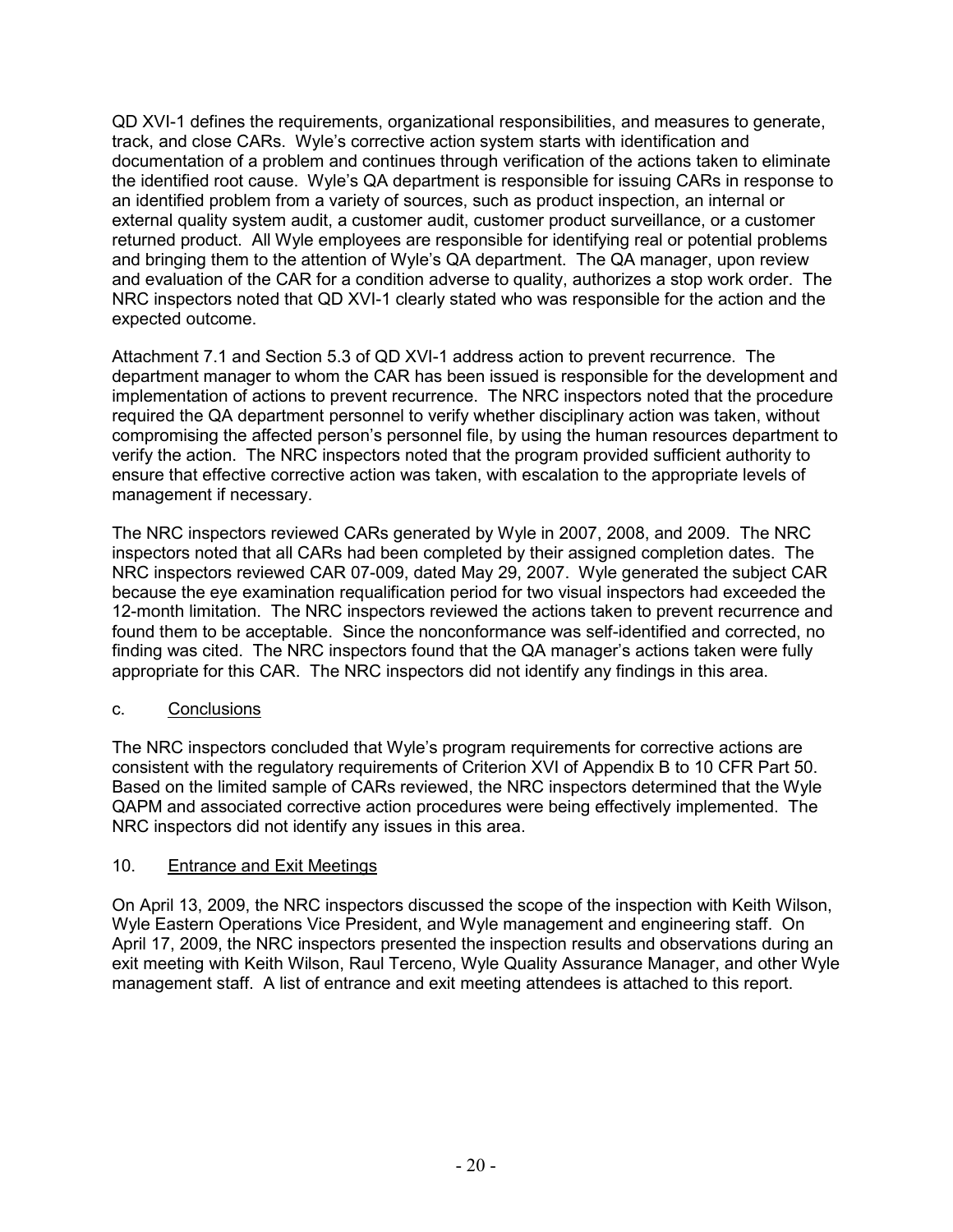### **ATTACHMENT**

#### 1. PERSONS CONTACTED

| <b>Steve Cagle</b>        | Third Party Qualification Verifier, Level II                       |
|---------------------------|--------------------------------------------------------------------|
| <b>Robert Francis</b>     | Manager, Nuclear Program Development                               |
| J. Greg Mason             | Senior Project Engineer, Nuclear Testing Services                  |
| <b>Brenda Morse</b>       | Quality Assurance Specialist/NDT Level III                         |
| Serge M'Sadoques          | Senior Project Engineer, Nuclear Testing Services                  |
| E. Reilly Schum           | Manager, Environmental Qualification and Third Party Qualification |
| Kris Seguin               | <b>Test Technician</b>                                             |
| Raul Terceno              | <b>Quality Assurance Manager</b>                                   |
| <b>Patrick Turrentine</b> | Manager, Nuclear Testing Services                                  |
| <b>Keith Wilson</b>       | Vice President, Test Engineering, and Research                     |
| Tim Yancy                 | <b>Instrumentation Technician</b>                                  |

#### 2. INSPECTION PROCEDURES USED

Inspection Procedure 43002, "Routine Inspections of Nuclear Vendors"

Inspection Procedure 36100, "Inspection of 10 CFR Part 21 and 50.55(e) Programs for Reporting Defects and Nonconformance"

#### 3. LIST OF ITEMS OPENED, CLOSED, AND DISCUSSED

No previous NRC inspections had been performed at Wyle's facility in Huntsville, AL, within the last 5 years prior to this inspection.

The following items were found during this inspection:

| Item Number          | Status | <u>Type</u>                            | Description |
|----------------------|--------|----------------------------------------|-------------|
| 99900905/2009-201-01 | Opened | Notice of Nonconformance Criterion XII |             |

#### 4. LIST OF ACRONYMS USED

| approved supplier list                   |
|------------------------------------------|
| American Society of Mechanical Engineers |
| corrective action report                 |
| Code of Federal Regulations              |
| design-basis accident                    |
| environmental qualification              |
| nondestructive testing                   |
| nuclear environmental qualification      |
| Nuclear Industry Assessment Committee    |
| U.S. Nuclear Regulatory Commission       |
| purchase order                           |
| power range monitoring                   |
| quality assurance                        |
| <b>Quality Assurance Program Manual</b>  |
| quality directive                        |
|                                          |